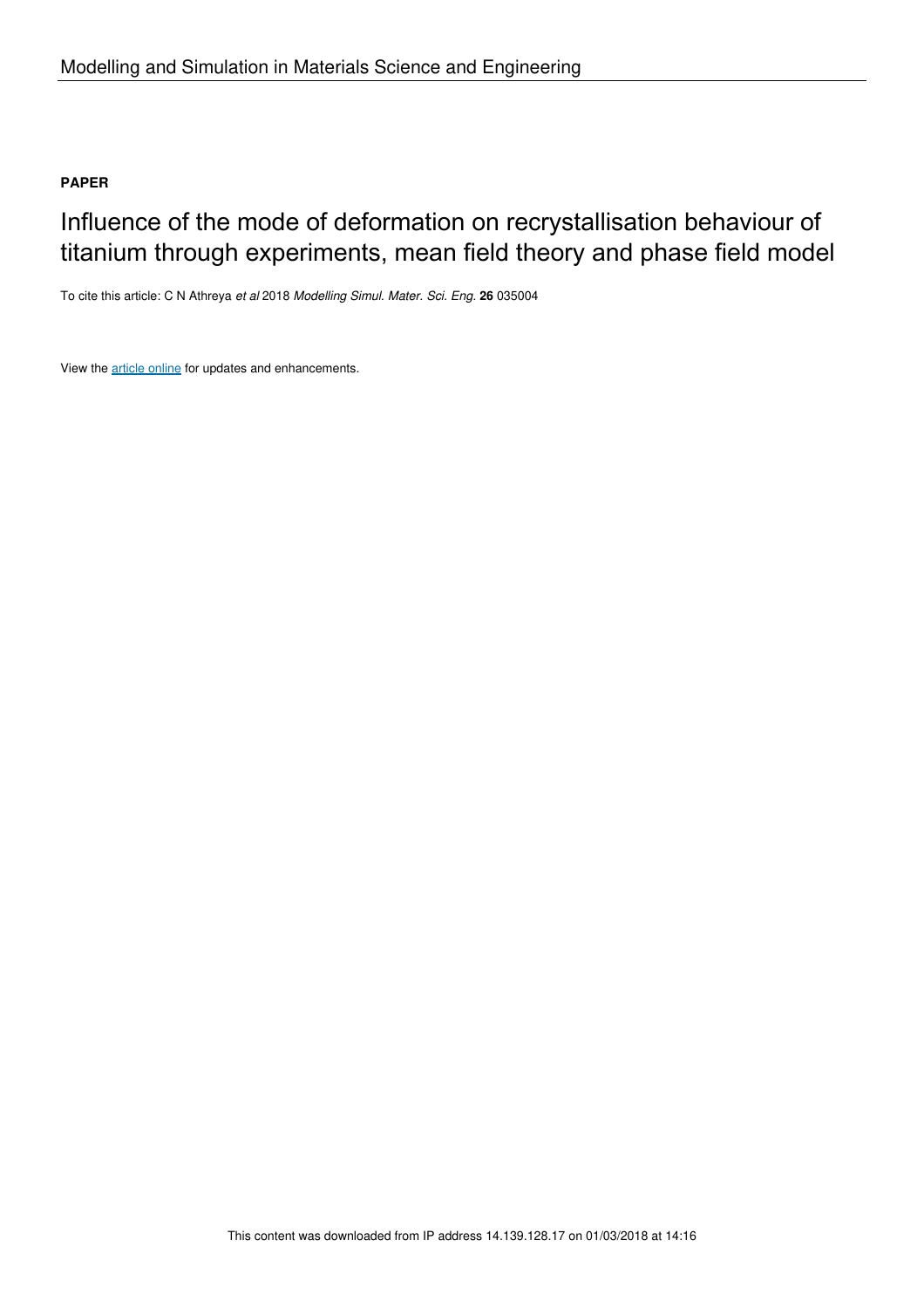Modelling Simul. Mater. Sci. Eng. 26 (2018) 035004 (23pp) https://doi.org/10.1088/1361-651X/aaa6a4

# Influence of the mode of deformation on recrystallisation behaviour of titanium through experiments, mean field theory and phase field model

## C N Athreya $^1$ ®, A Mukilventhan $^2$ , Satyam Suwas $^3,$ Srikanth Vedantam<sup>2</sup> and V Subramanya Sarma<sup>1</sup>

<sup>1</sup> Department of Metallurgical and Materials Engineering, Indian Institute of Technology Madras, Chennai 600036, India

<sup>2</sup> Department of Engineering Design, Indian Institute of Technology Madras, Chennai 600036, India

<sup>3</sup> Department of Materials Engineering, Indian Institute of Science, Bangalore 560012, India

E-mail: cnathreya@gmail.com

Received 1 November 2017, revised 2 January 2018 Accepted for publication 10 January 2018 Published 7 February 2018



#### Abstract

The influence of the mode of deformation on recrystallisation behaviour of Ti was studied by experiments and modelling. Ti samples were deformed through torsion and rolling to the same equivalent strain of 0.5. The deformed samples were annealed at different temperatures for different time durations and the recrystallisation kinetics were compared. Recrystallisation is found to be faster in the rolled samples compared to the torsion deformed samples. This is attributed to the differences in stored energy and number of nuclei per unit area in the two modes of deformation. Considering decay in stored energy during recrystallisation, the grain boundary mobility was estimated through a mean field model. The activation energy for recrystallisation obtained from experiments matched with the activation energy for grain boundary migration obtained from mobility calculation. A multi-phase field model (with mobility estimated from the mean field model as a constitutive input) was used to simulate the kinetics, microstructure and texture evolution. The recrystallisation kinetics and grain size distributions obtained from experiments matched reasonably well with the phase field simulations. The recrystallisation texture predicted through phase field simulations compares well with experiments though few additional texture components are present in simulations. This is attributed to the anisotropy in grain boundary mobility, which is not accounted for in the present study.

0965-0393/18/035004+23\$33.00 © 2018 IOP Publishing Ltd Printed in the UK 1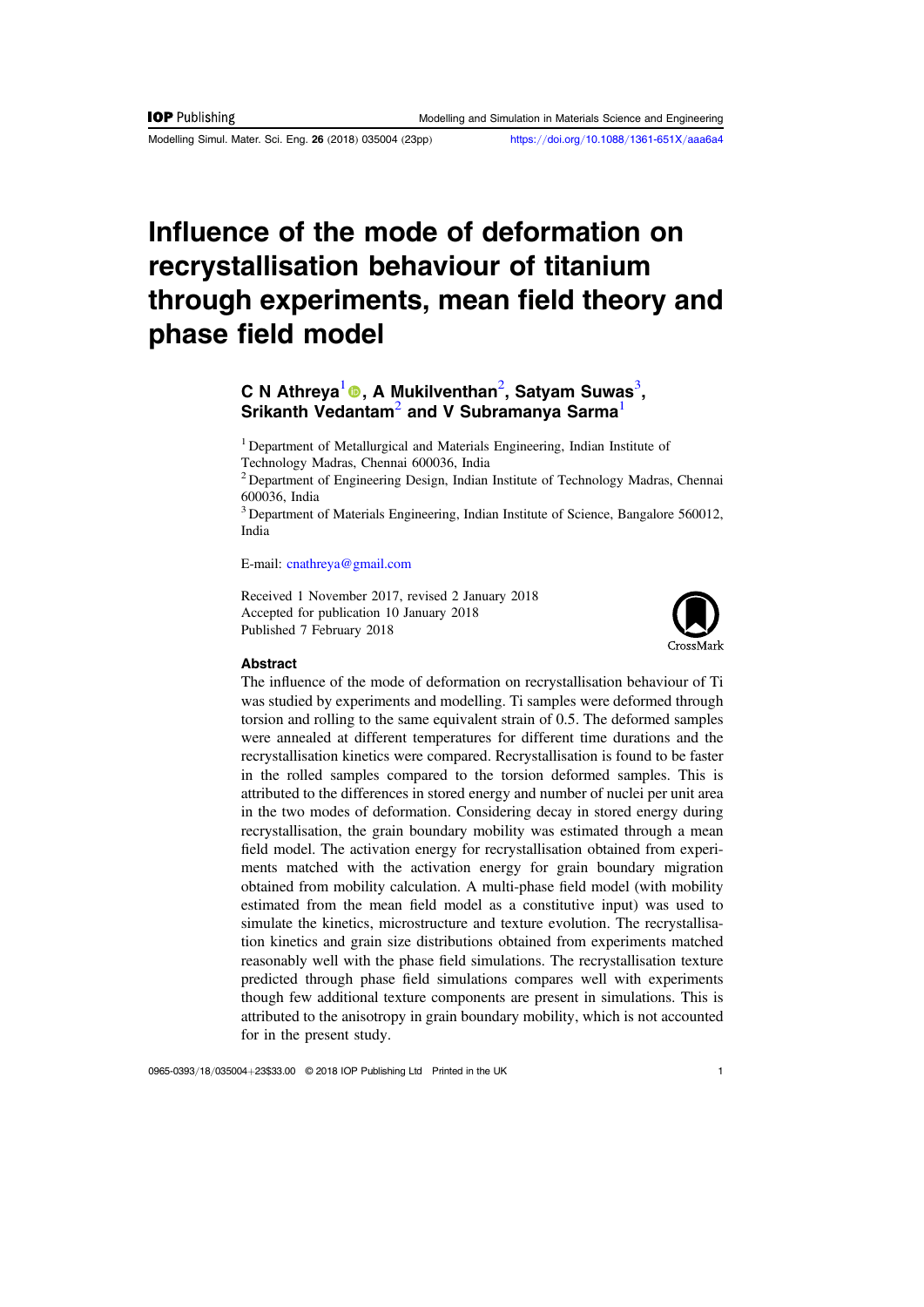Keywords: deformation, recrystallisation, microstructure, texture, phase field model, mobility

(Some figures may appear in colour only in the online journal)

#### 1. Introduction

Thermo-mechanical processing (TMP) is widely employed in metallic materials to achieve the desired shape and microstructure. During TMP, materials are subjected to cold/hot deformation and annealing cycles during which they undergo static/dynamic recovery/ recrystallisation. Also during TMP, materials undergo deformation under complex stress states obtained in rolling, forging, extrusion etc. During annealing, recovery, recrystallisation and grain growth are important mechanisms that control the microstructure [1]. Among these, recrystallisation has been widely investigated and exploited to control the microstructure. Recrystallisation is driven by the stored energy due to deformation and is strongly dependent on its spatial distribution [1, 2]. The magnitude of the stored energy and its spatial distribution depends on the mode of deformation. Of all the factors that influence the recrystallisation behaviour of material, the role of the mode of deformation on recrystallisation behaviour has not been studied in detail. The recrystallisation kinetics has been reported to be different in Mo, Al, Cu and Ni subjected to the same equivalent strain by different modes [3–8]. The differences have been attributed to the differences in stored energy, defect distribution, grain boundary character and deformation texture. In our recent work on Ni [9], samples deformed to the same von Mises equivalent strain through torsion was shown to have higher number density of probable nuclei, stored energy and fraction of high angle grain boundaries than samples deformed through rolling. For a given equivalent strain, Ni samples deformed through torsion recrystallised much faster than rolled samples [8].

 $\alpha$ -Ti is a low symmetry HCP material with significant anisotropy and undergoes deformation through slip and twinning [10, 11]. The deformation texture [10] and stored energy [12] is strain path dependent in Ti. The propensity for slip and twinning is different for different initial orientations in tension and rolling [13, 14]. The strain hardening rate in Ti is deformation mode dependent [15]. The recrystallisation rate is reported to be different for Ti samples compressed to the same strain with different initial orientations and the difference is attributed to differences in slip and twin activity [16]. From these studies it is evident that the initial texture and mode of deformation is likely to have a significant effect on the deformation microstructure and recrystallisation behaviour of Ti. To the best of our knowledge, there are no studies on the influence of mode of plastic straining on the microstructure and the recrystallisation behaviour of Ti. The deformation microstructure in Ni and Ti subjected to torsion and rolling were reported in our recent study [17]. In the present study we investigate (through experiments and modelling) the influence of mode of deformation on static recrystallisation behaviour of Ti by deforming it through rolling and torsion to same equivalent strain.

Recrystallisation involves nucleation of strain free grains in the deformed matrix and their growth by the consumption of the deformed microstructure through the migration of high angle grain boundaries. To simulate and understand microstructural evolution during recrystallisation, various approaches such as cellular automata [18], Monte-Carlo [19] and phase field modelling  $[20-24]$  have been developed. Amongst these approaches, the phase field model appears to be amenable for the incorporation of the phenomenological aspects of mechanisms. Also, the model has the potential to handle complex geometry and morphology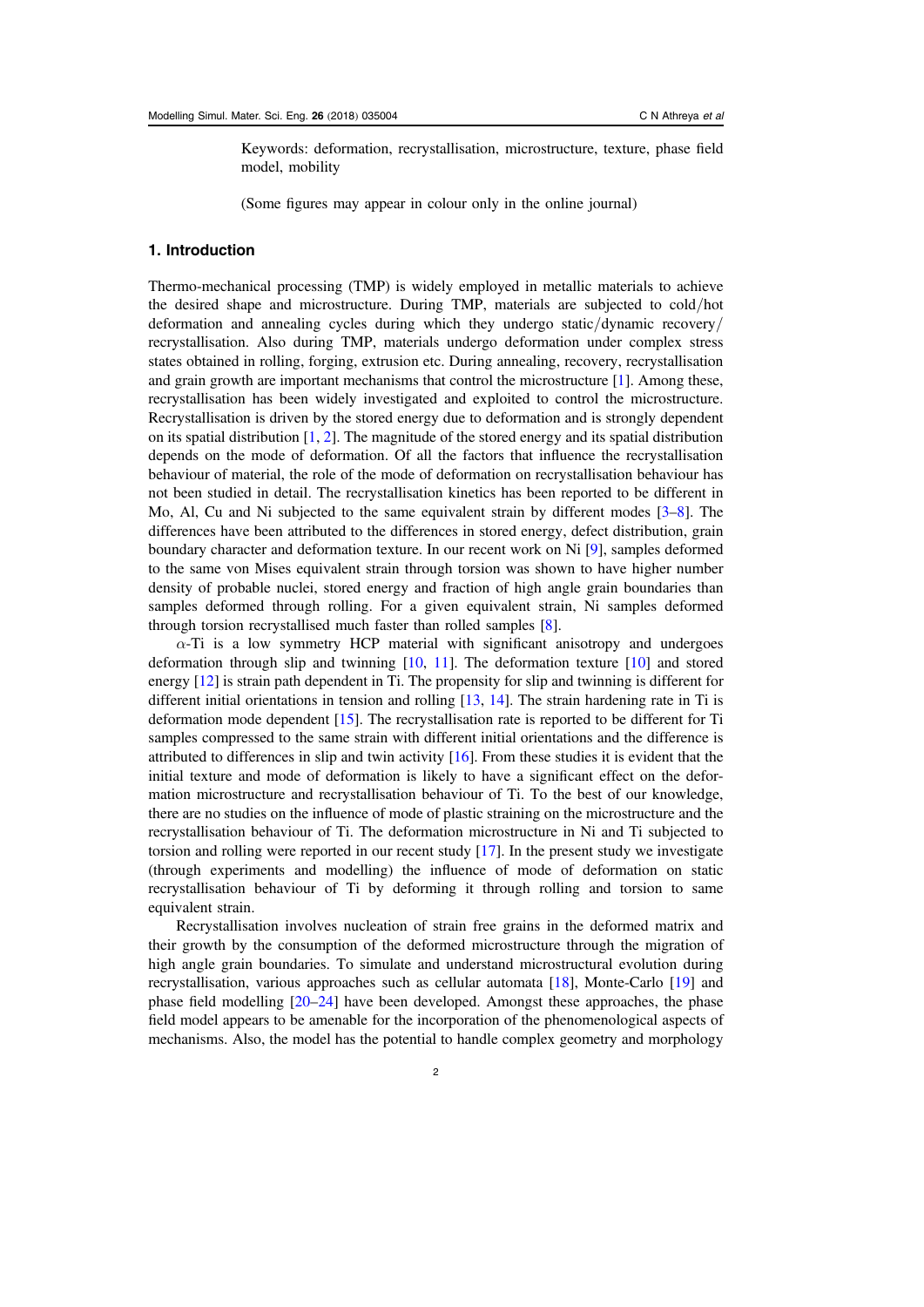with ease at lower computational expense. Moelans *et al* [20] have developed a phase field model to study the migration rate of a recrystallisation front. The model incorporates separate order parameters to describe the deformed grains and the recrystallised grain. In an alternative approach, we modified the coarse grain energy to account for stored energy along with the curvature based driving force [8]. To model the microstructure evolution during recrystallisation process, we consider the following three stages (i) recrystallisation nuclei are present in the deformed matrix (ii) growth of recrystallisation nuclei in a deformed microstrucutre and (iii) curvature driven grain growth after grain impingement. Site saturated initial nucleation process is considered. From the experimental data, the size, shape and spatial distribution of nuclei are taken as input.

In order to model the recrystallisation process, the grain boundary (GB) mobility is an important constitutive input and this data is not readily available in literature. The grain boundary mobility is estimated either through modelling or from specially designed experimental techniques. Molecular dynamic simulations are often used to estimate boundary mobility [25–27]. In these models, the misorientation dependent boundary mobility is determined based on bicrystal frame work. The grain growth is curvature driven and the driving force is maintained constant. To the best of our knowledge, these models do not consider decay in stored energy with time.

The most widely used experimental technique to estimate grain boundary mobility is through grain growth experiments in bi-crystal [25, 26, 28]. In these experiments, grain boundary mobility is estimated by tracking boundary migration under a constant driving force. The driving force for grain growth process is much lower compared to recrystallisation. In case of boundary migration during grain growth, boundaries interact with undeformed matrix. However, during recrystallisation, moving boundaries interact with dislocations in the deformed matrix and this will have effect on boundary mobility. The driving force for recrystallisation continuously decreases due to the consumption of deformed matrix by the grain growth of strain free grains and the concurrent occurrence of recovery in the deformed matrix. In this respect it is not very clear to what extent mobilities obtained from grain growth experiments and molecular dynamic simulations performed in bicrystal frame work is applicable to the recrystallisation process. Also, the GB mobility is misorientation dependent. As a result, it is difficult to estimate the GB mobility during recrystallisation. Vandermeer *et al* [29] have estimated the average grain boundary mobility during recrystallisation of copper combining the calorimetric and stereological measurements from EBSD data. In their work, the decay in stored energy was estimated through calorimetry of partially recrystallised samples. Grain boundary mobility can also be obtained by performing *in situ* annealing experiments in SEM chamber in order to track microstructure change with time [30]. However, it is important to note that the recrystallisation/grain growth kinetics is also affected by annealing atmosphere [31]. Hence, there is need to develop new experimental techniques and models to estimate GB mobility.

There are few studies employing mean field model to analyse the kinetics of grain growth and dynamic recrystallisation [32, 33]. These studies are based on the mean field model proposed by Hillert on grain growth [34]. Hurley and Humphreys [35] have used the mean field model to model recrystallisation by strain induced boundary migration. In their work, the grain boundary mobility obtained from *in situ* annealing experiments were used as input. In most of the studies, the grain boundary mobilities are not estimated and is taken from some experimental or modelling data. Favre *et al* [33], have estimated the boundary mobility during dynamic recrystallisation through mean field model. To the best of our knowledge, there are no reports on estimation of grain boundary mobility during static recrystallisation through mean field model.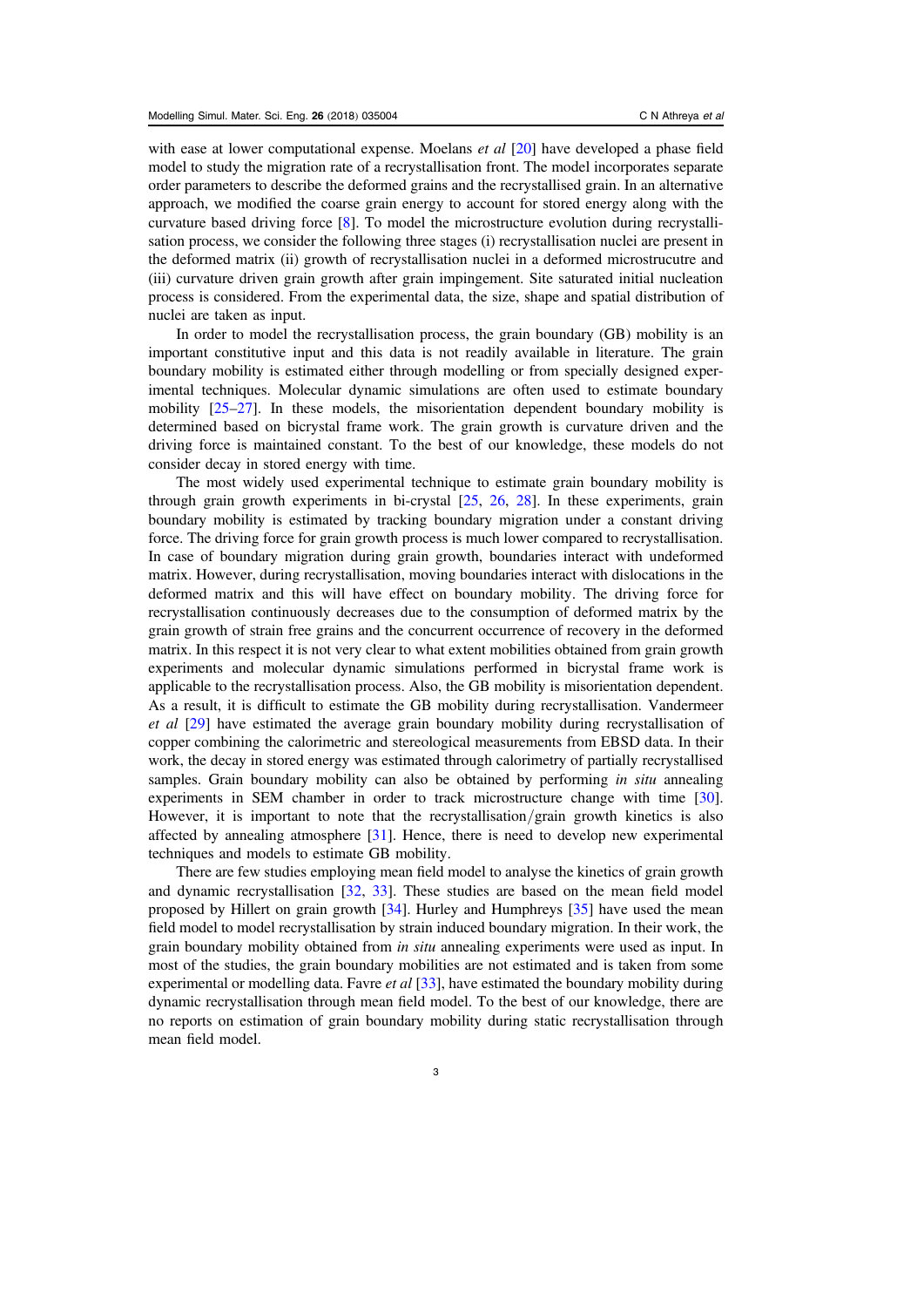Recently, we proposed a mean field model to estimate mean field GB mobility during recrystallisation considering the decay in stored energy [8]. The proposed model was similar to the classic model of Hillert which focussed on the statistical aspects of grain growth [34]. In the proposed model, mobility was estimated considering the decay in stored energy during recrystallisation with time using EBSD data. This provides a new method of calculating a mean-field mobility during recrystallisation. The obtained mean field GB mobility is used as constitutive input for the phase field model.

We organise the results in this paper as follows. We first present the recrystallisation experimental results of the deformed Ti samples. Next, we briefly summarise the multi-phase field model with the modified coarse grained free energy taking stored energy into account. The experimentally identified nuclei and stored energy data obtained from electron backscatter diffraction (EBSD) are used as inputs into the multi-phase field model. For completeness, we briefly present the mean field model which is used for estimating the GB mobility. Finally, a detailed comparison of the simulations of the recrystallisation kinetics, grain size distribution and texture with the experimental results are presented and discussed.

#### 2. Experimental details

CP Ti (grade 2) samples were machined out of an annealed extruded rod of 15 mm diameter for the rolling and torsion experiments. The samples were subjected to free end torsion up to von Mises equivalent strain ( $\varepsilon_{VM}$ ) of 0.57 at which the sample failed. In torsion tested samples, the strain varies along radius and the region corresponding to strain of  $\varepsilon_{VM}$  of 0.5 was analysed. Ti samples were also deformed through rolling to 35% reduction (i.e.,  $\varepsilon_{VM}$  of 0.5). The deformed specimens were isothermally annealed at 848, 873 and 898 K for different time durations in a tubular furnace. The samples were quenched immediately after heat treatment to preserve the high temperature microstructure. The microstructural characterisation of the deformed samples was carried out using EBSD. For characterisation using EBSD, samples were prepared through metallographic polishing with final stage of polishing being done with a mixture of 70% colloidal silica  $(0.05 \,\mu\text{m})$  and 30% hydrogen peroxide. EBSD studies were carried out on a FEI make Inspect F FEGSEM equipped with high-speed HIKARI camera using TSL OIM™ data acquisition and post-processing software (ver 7.2). EBSD scans were performed (total area of 500  $\times$  500  $\mu$ m<sup>2</sup> for rolled and 300  $\times$  400  $\mu$ m<sup>2</sup> for torsion tested sample) with step size of 300 nm at 20 kV and 16 mm working distance. To identify potential nuclei in the deformed microstructure [9], few EBSD scans with step size of 50 nm were also performed. EBSD analysis was carried out on the central region of the RD-ND plane of rolled samples and in torsion-tested samples, on the *Z*–*R* sections corresponding to an average  $\varepsilon_{VM}$  of 0.5. The relevant sections for analysis in rolled and torsion tested samples are RD-TD section and  $Z-\theta$  section respectively. The orientation of the rolled samples were rotated 90° about RD axis to obtain orientations corresponding to the RD-TD sections. Similarly, in the case of torsion deformed sample, orientations were rotated 90° about  $\theta$  and *Z* axis, respectively. Based on the grain orientation spread (GOS) criterion of  $GOS < 2^{\circ}$  [9], recrystallised regions were partitioned from EBSD maps. Recrystallisation fractions obtained from EBSD maps were used for analysis of recrystallisation kinetics and estimation of activation energy. For microtexture analysis, (0002) pole figures were calculated from the EBSD data based on harmonic series expansion method with series rank of 22 and Gaussian half-width of 5°. To calculate texture, orthotropic and triclinic sample symmetries were imposed on rolled and torsion samples, respectively.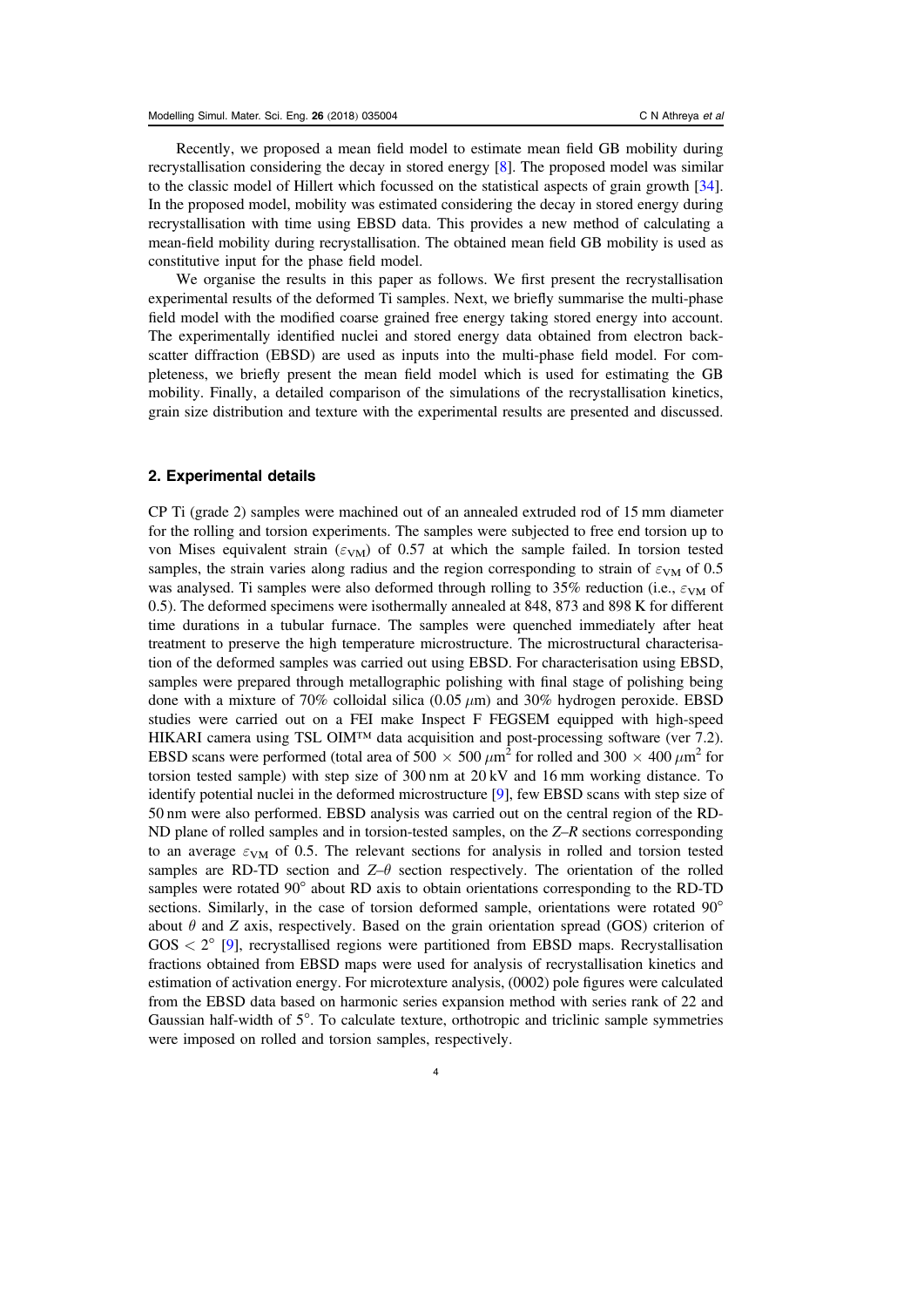#### 3. Phase field model

We employ a phase field model that is capable of modelling recrystallisation by taking stored energy driving force into account in addition to the curvature based driving force. Similar phase field models have been proposed in the literature [22, 36]. These models employ Voronoi tessellation method for populating random grain structures. In the present work, the stored energy and nuclei distribution (number, size and shape) obtained from EBSD is explicitly mapped into the model. Similar work performed by Kamachali *et al* [37] assumes constant mobility. Our phase field model uses mobility obtained from experimental data and mean field model to account for the stored energy decay with annealing time. With this the advantages of our phase field model compared to the approaches mentioned above can be realised using experimentally realistic data.

We consider the case of microstructure evolution during recrystallisation from a highly deformed matrix through the growth of pre-existing nuclei that are already present in the deformed matrix. Our multiphase field model is based on that of Fan and Chen [23]. To represent individual nuclei, the model uses a list of order parameter fields  $\{\eta_i\} = (\eta_1, \eta_2, \dots, \eta_N)$ . In particular, an order parameter field  $\eta_i(r.t) = 1$  and  $\eta_j(r, t) = 0 \ \forall \ j \neq i$  represent the *i*th nucleus. In the classical model proposed by Fan and Chen, unstable phase is represented by the state  $\eta_j(r, t) = 0 \ \forall j \neq i$ . In contrast, in our present model the state  $\eta_j(r, t) = 0 \ \forall j$  is used to represent the deformed region.

The energy of the material is taken to be of the standard form

$$
F = \int_{V} \sum_{i=1}^{N} \left\{ h(\{\eta_i\}) + \frac{\kappa}{2} \sum_{i} |\nabla \eta_i|^2 \right\} dV, \tag{1}
$$

where  $\kappa$  is the gradient energy coefficient and  $h(\{\eta_i\})$  is the coarse grained free energy which is taken to be of the form  $h({\eta_i}) = f({\eta_i}) + g({\eta_i})$ . The key modification of our multiphase model is in the form of  $f$  which is taken to be a multiwell potential of unequal heights

$$
f(\{\eta_i\}) = \mu \left[ \alpha \left( \frac{\eta_i^2}{2} - \frac{\eta_i^3}{3} \right) + \frac{\eta_i^4}{4} - \frac{\eta_i^3}{3} \right],\tag{2}
$$

where  $\alpha$  is related to the stored energy of the deformed matrix. For two  $\alpha$  values,  $\Delta f = \mu (2\alpha - 1)/12$  gives the the difference in energy between the two wells. The second component of the coarse grained energy *g* is the standard post-impingement energy in multiphase field models [23],

$$
g(\{\eta_i\}) = \sum_{j>i}^N \frac{\lambda}{2} \eta_i^2 \eta_j^2. \tag{3}
$$

The evolution of the order parameters are through the time dependent Ginzburg–Landau equations

$$
\frac{\partial \eta_i}{\partial t} = -L \frac{\delta F}{\delta \eta_i}, \quad i = 1, 2, ..., N. \tag{4}
$$

Substituting the expression for  $F$  from  $(1)$  into  $(4)$ , the governing equations can be written as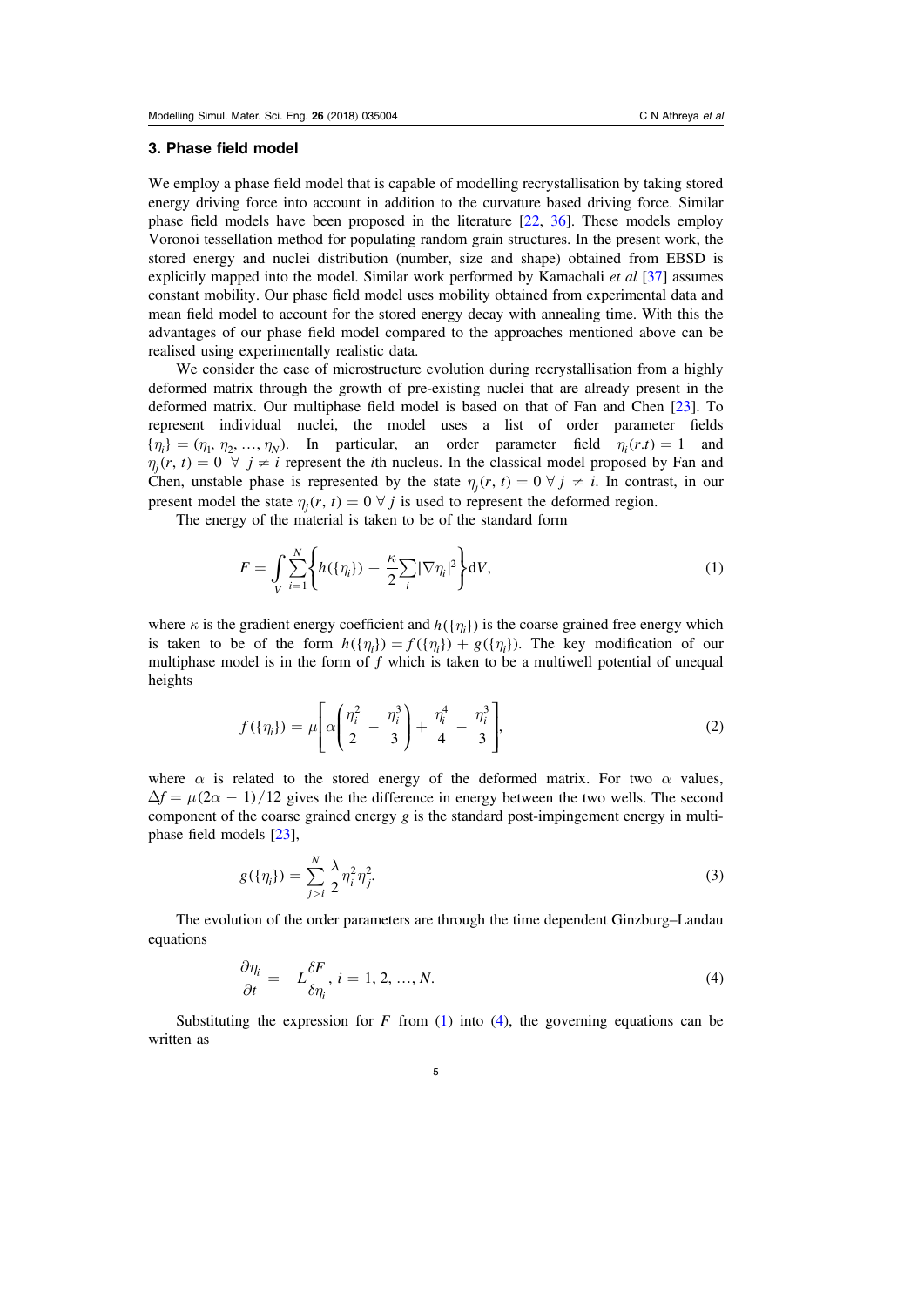$$
\frac{\partial \eta_i}{\partial t} = L \bigg( \kappa \nabla^2 \eta_i - \mu \eta_i (1 - \eta_i) (\alpha - \eta_i) - \lambda \eta_i \sum_{j>i} \eta_j^2 \bigg),
$$
  
  $i = 1, 2, ..., N.$  (5)

The governing equation (5) is solved using a finite difference method and the active parameter tracking (APT) algorithm [17].

For a single circular nucleus in a deformed matrix, the equation (5) reduces to

$$
\frac{\partial \eta_i}{\partial t} = L \bigg( \kappa \frac{\partial^2 \eta_i}{\partial r^2} + \frac{\kappa}{r} \frac{\partial \eta_i}{\partial r} - \mu \eta_i (1 - \eta_i) (\alpha - \eta_i) \bigg). \tag{6}
$$

Following the work of Fan and Chen [21], we write  $\frac{\partial \eta_i}{\partial t} = -\frac{v \partial \eta_i}{\partial r}$  in equation (6). Multiplying the resulting equation by  $\partial \eta_i / \partial r$  and integrating with respect to *r* we obtain

$$
v = L\left(-\frac{\kappa}{R} + \frac{\Delta f}{\beta}\right),\tag{7}
$$

where  $\beta = \int_0^\infty \left( \frac{\partial \eta_i}{\partial r} \right) dr$  $\boldsymbol{0}$ 2  $\beta = \int_0^\infty \left( \frac{\partial \eta}{\partial r} \right)$  $\partial$  $\infty$   $\bigcap$ ⎝ ⎜ ⎞  $\int dr$  and *R* is the position of the interface. In deriving the above equation, we have used the boundary conditions  $\eta_i = 0$  and  $\partial \eta_i / \partial r = 0$  for  $r = 0$ and  $r = \infty$ .

The grain boundary mobility is a constitutive input into the phase field model. The boundary mobility depends on misorientation [25, 38, 39] and solute concentration [30]. In the present study, we take an alternative approach and use a mean-field mobility obtained from the experiments. In the following section, we discuss the mean field model used to obtain the experimental mobility parameter described.

#### 4. Mean field model

In this section, we briefly summarise the mean field model proposed in [8]. The assumptions made in the development of mean field model are, (a) the deformed matrix is characterised by spatially uniform time dependent stored energy  $E_{\rm st}(t)$ , (b) uniform distribution of strain free nuclei of same size in the deformed matrix and (c) all nuclei grow at the same rate. The growth of the nuclei is modelled up to impingement which occurs at  $\approx$ 70% area fraction. The initial critical radius of the nuclei is estimated from classical nucleation theory to be

$$
R_{\rm C} = \frac{2\gamma}{E_{\rm st}(0)},\tag{8}
$$

where  $\gamma$  is the grain boundary(GB) energy in J m<sup>-2</sup> (For Ti,  $\gamma$  is taken as 0.7 J m<sup>-2</sup> [22]).

Considering both the GB energy  $(\gamma)$  and time dependent deformation stored energy  $E_{\text{st}}(t)$ , the net driving force (*P*) for the grain growth can be written as

$$
P = \frac{-2\gamma}{R(t)} + E_{\rm st}(t),\tag{9}
$$

where the first term is due to the curvature of the GB and  $R(t)$  is grain radius as a function of time *t*. The velocity of the GB of a nucleus can be written in the classical form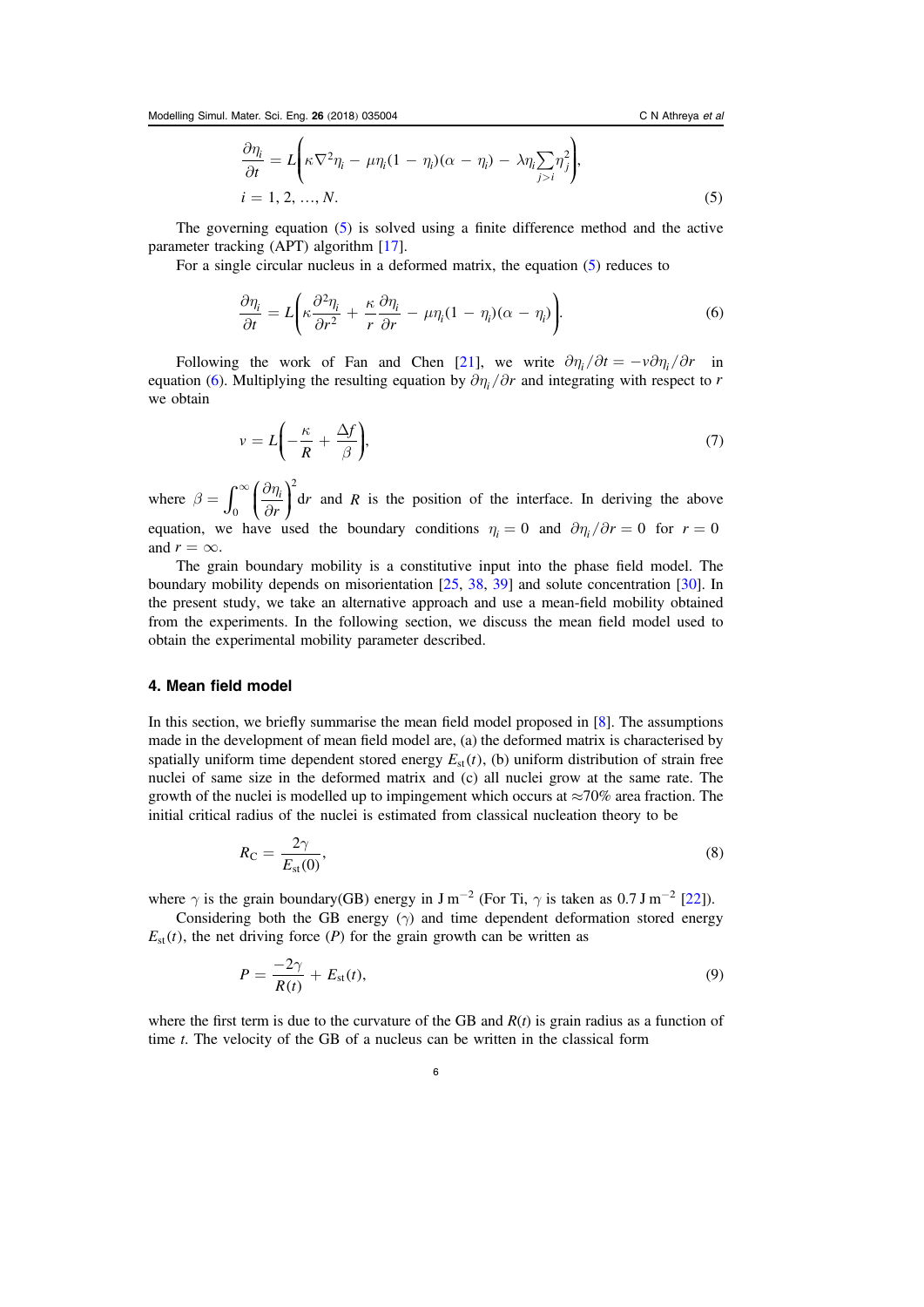Modelling Simul. Mater. Sci. Eng. 26 (2018) 035004 C N Athreya et al.

$$
v = MP = M \bigg( \frac{-2\gamma}{R(t)} + E_{\text{st}}(t) \bigg), \tag{10}
$$

where *M* is the mobility and other terms are described above. During recovery, the stored energy of deformed matrix decreases due to thermal annihilation of dislocations. It is reasonable to expect that the stored energy decays exponentially and we write

$$
E_{\rm st}(t) = E_0 + E_1 \exp(-\vartheta t),\tag{11}
$$

where  $E_0$ ,  $E_1$  and  $\vartheta$  are the fitting parameters. Noting that the boundary velocity  $v = dR/dt$ , the governing equation for the growth of the nucleus can be written as

$$
\frac{dR}{dt} = M \bigg( \frac{-2\gamma}{R(t)} + E_0 + E_1 \exp(-\vartheta t) \bigg). \tag{12}
$$

Solving the above equation numerically using finite difference method for different *M* values and  $R(t)$  (values greater than critical  $R_C$ ), the variation of R with time can be obtained. The grain boundary mobility *M* was taken to be the value that best fits the experimental data of *R*(*t*).

To estimate the recrystallised area fraction (area fraction is considered to be equal to volume fraction) from the grain radius *R* obtained from model, the following procedure is followed. For each deformation mode, for a given temperature and time, the area fraction recrystallised ( $A_R$ ) is given by  $A_{R(t)} = N_R \pi [R(t)]^2 / A_T$ , where  $N_R$  is the number of recrystallised grains and  $A_T$  is the total area of microstructure considered for analysis. From the experimental data corresponding to approximately 70% recrystallisation (i.e.  $A_R \approx 0.7$ ), the ratio of  $N_R/A_T$  is obtained. The ratio obtained for a given deformation mode, strain and temperature was used to estimate the area fraction recrystallised from the grain radius obtained from mean field model.

In the following section we make use of the above developed mean field theory model to extract grain boundary mobilities during recrystallisation.

Note that comparing equation (7) with equation (10), the phase field parameters corresponding to the mean field model can be identified. Thus  $L = M$ ,  $\kappa = 2\gamma$  and  $\Delta f = \beta E_{st}$ (*t*). The size of the growing nuclei with time is determined experimentally and used with the mean field model to obtain the mobility.

#### 5. Results and discussion

Figures 1(a) and (b) show the inverse pole figures (IPF) of Ti samples deformed to equivalent strain of 0.5 through rolling and torsion respectively. The high angle grain boundary maps (marked in blue) superimposed with GOS  $\lt 2^\circ$  regions (marked in red) for these samples are shown in figures 1(c) and (d), respectively. Regions with GOS  $\lt 2^\circ$  represent strain free regions present in the deformed matrix and can be considered as potential nuclei. By analysing an area of  $\sim$ 5000  $\mu$ m<sup>2</sup>, the number of potential nuclei per unit area present in rolled and torsion deformed samples to equivalent strain of 0.5 are evaluated and presented in table 1. For the same strain, rolled samples have a higher number of potential nuclei per unit area than torsion deformed Ti samples. It may be noted that in our recent study on Ni [9], the growth of potential nuclei identified in the deformed matrix based on  $GOS < 2^{\circ}$  criterion was established by performing same area EBSD scans of deformed region and after short duration annealing treatment. In a study on Ti sample deformed through rolling and torsion to equivalent strain of 0.5, we found that the high angle grain boundary density and stored energy of plastic deformation in the rolled sample is higher than that of the torsion deformed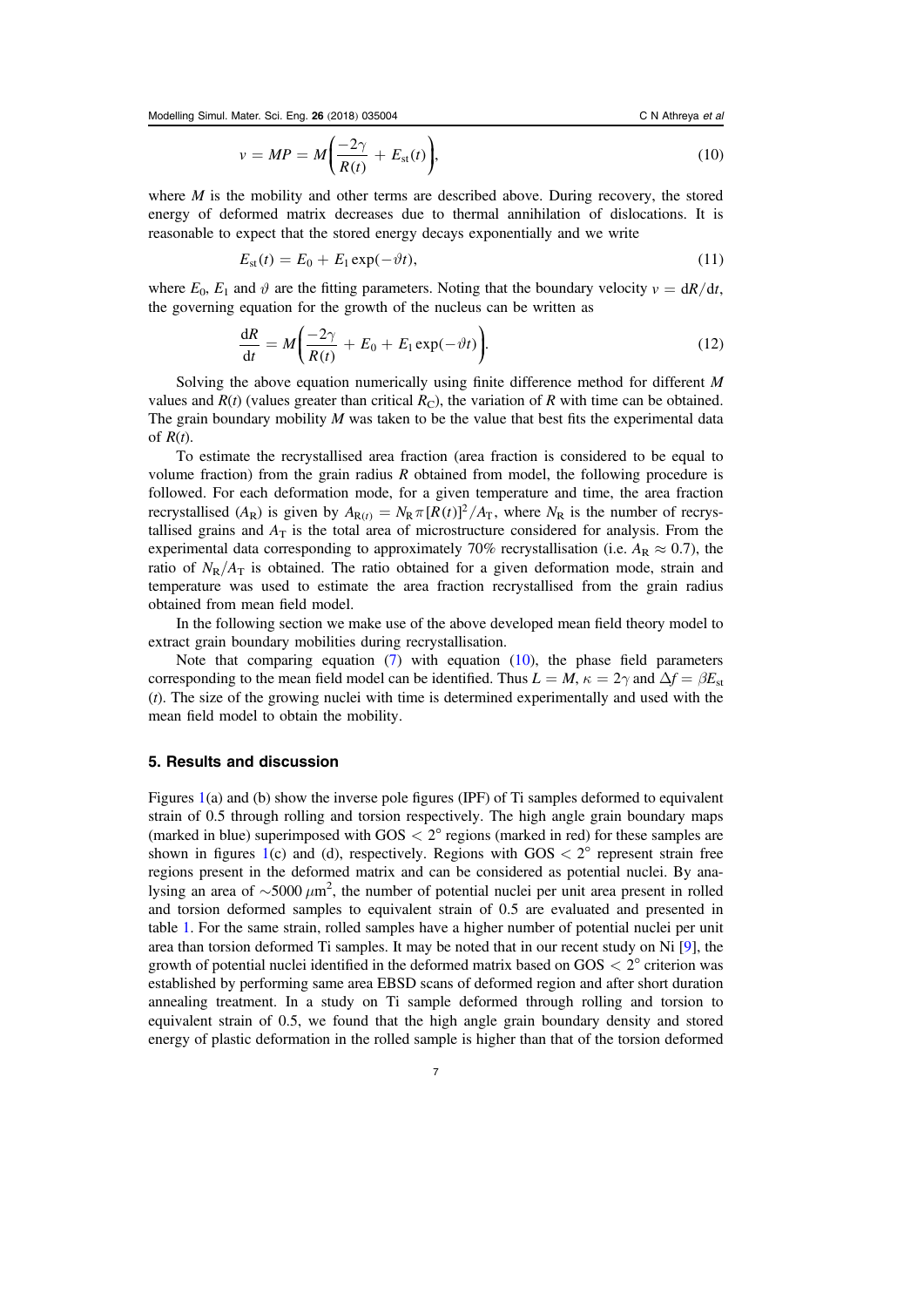

Figure 1. Schematic of cross sections of samples subjected to (i) rolling and (ii) torsion, region where EBSD analysis was performed is marked with X. Inverse pole figure (IPF) map of Ti sample deformed to equivalent strain of 0.5 through (a) rolling and (b) torsion, high angle grain boundary (in blue) map superimposed with  $GOS < 2^{\circ}$  (in red) regions for Ti sample deformed to equivalent strain of 0.5 through (c) rolling and (d) torsion (RD: rolling direction, ND: normal direction, *Z*: axial direction, *R*: radial direction). The colour code in rolling and torsion correspond to RD-TD section and Z–  $\theta$  section, respectively.

Table 1. Number of potential nuclei per unit area and stored energy of deformed Ti.

| Deformation mode (equiva-       | Potential nuclei                | Stored energy       |
|---------------------------------|---------------------------------|---------------------|
| lent strain)                    | $(\times 10^5 \text{ mm}^{-2})$ | $(MJ\,m^{-3})$ [17] |
| Rolling ( $\varepsilon = 0.5$ ) | $3.83 \pm 0.75$                 | $2.4 \pm 0.3$       |
| Torsion ( $\varepsilon = 0.5$ ) | $2.39 + 1$                      | $2 + 0.2$           |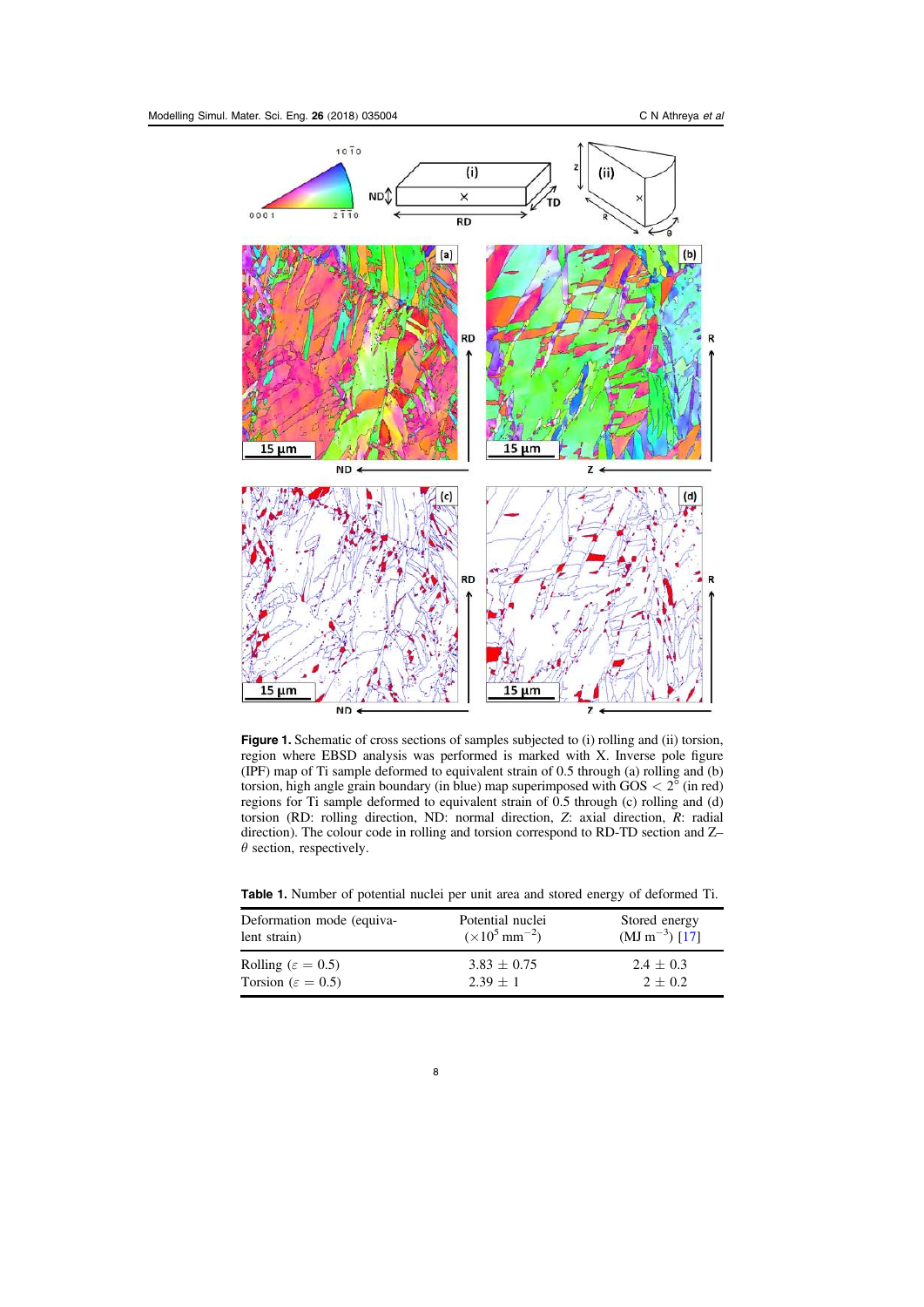

Figure 2. Inverse pole figure (IPF) maps of rolled samples deformed to an equivalent strain of  $\varepsilon = 0.5$  and subjected to annealed at 848 K for (a) 600 s (b) 1800 s and (c) 3600 s. (d)–(f) show partitions of the recrystallised grains based on GOS  $\langle 2^{\circ}$  criterion from (a) to (c), respectively. The colour code corresponds to the RD-TD section.

sample [17]. The stored energies for rolled and torsion tested samples have been estimated from kernel average misorientations (KAM) (obtained from EBSD scans with step size of 300 nm) following the procedure outlined in [9, 40] and presented in table 1. From the above results it is reasonable to expect the recrystallisation kinetics to be faster in the rolled samples when compared to torsion deformed samples.

The evolution of microstructure during recrystallisation of rolled Ti sample at 848 K for different time durations is shown in figure 2. During the initial phase of recrystallisation (figure 2(a)), formation of nuclei in the form of clusters can be observed. With time, these nuclei grow and consume the deformed matrix (figures 2(b) and (c)). As the nucleation occurs in clusters, early grain impingement occurs within each cluster and results in concurrent grain growth within the clusters along with the recrystallisation in the deformed matrix. As a result, in the recrystallised microstructure, the distribution of both fine and coarse grains can be observed (figure 2(c)). In addition, small islands of deformed regions can also be observed in the recrystallised microstructure (in figure  $2(c)$ ). This is possibly due to concurrent occurrence of recovery in the deformed regions which leads to a decrease in the driving force needed for recrystallisation.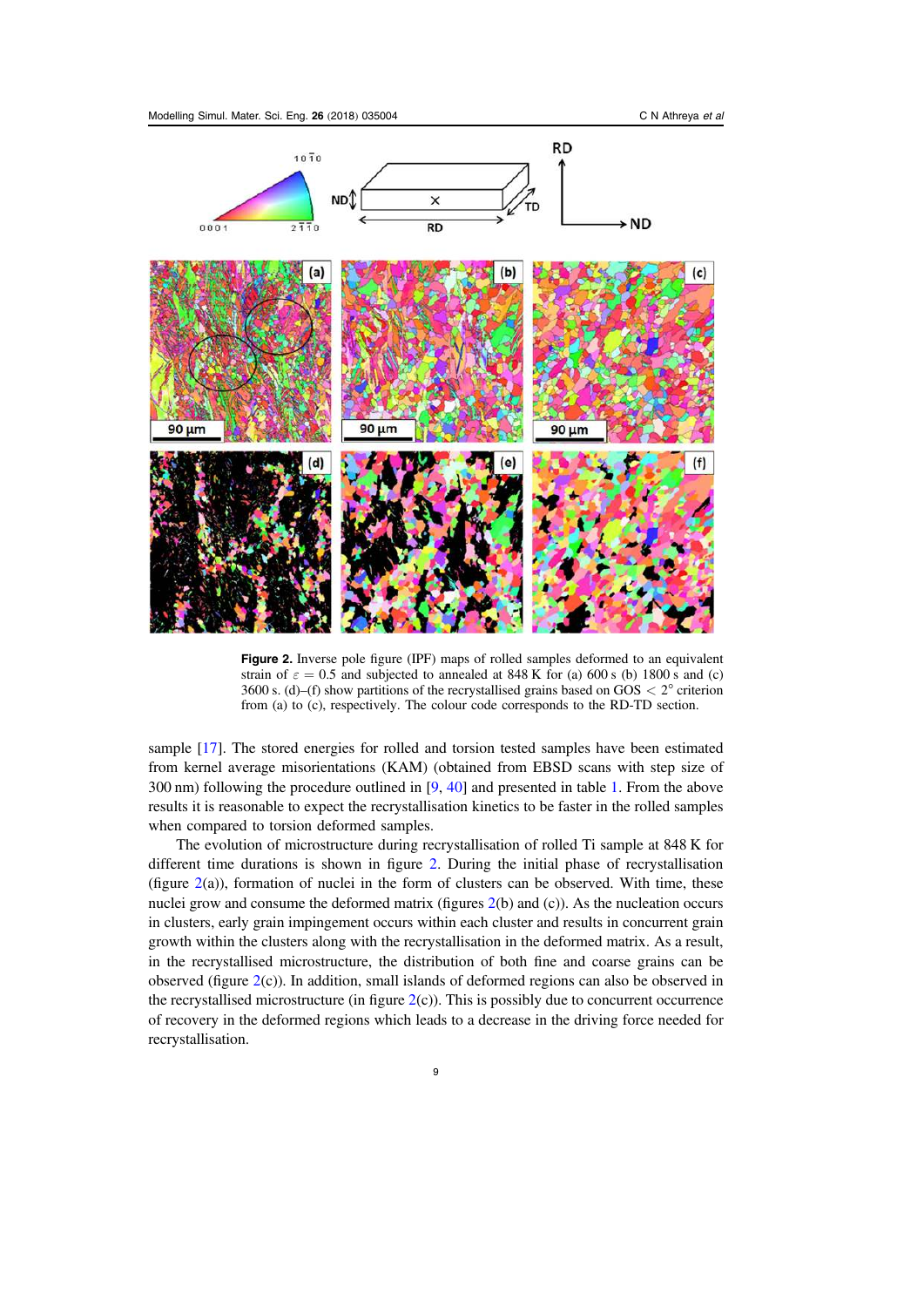

Figure 3. Inverse pole figure (IPF) maps of samples deformed through torsion to an equivalent strain of  $\varepsilon = 0.5$  and subjected to annealed at 848 K for (a) 2700 s (b) 12 000 s and (c) 24 000 s. (d)–(f) show partitions of the recrystallised grains based on GOS < 2° criterion from (a) to (c), respectively. The colour code corresponds to the *Z*–  $\theta$  section.

The evolution of microstructure during annealing of torsion deformed Ti at 848 K is shown in figure 3. In the case of torsion deformed microstructure, there are two distinct regions viz., regions containing twins and regions deformed through slip [17]. During the initial stage of recrystallisation, recrystallisation nuclei have formed in the regions consisting of twins (encircled in figure  $3(a)$ ). Nucleation in the form of clusters, similar to those observed during recrystallisation of rolled samples, were also observed in torsion deformed samples. Regions with deformation twins are consumed first and regions without twins are consumed in the later stages of recrystallisation (figure  $3(b)$ ). The grains nucleated first continue to grow with time and hence both coarse and fine grains can be observed in the recrystallised microstructure (figure  $3(c)$ ).

Figure 4 shows the variation of recrystallisation fraction with time for rolled and torsion deformed samples (to equivalent strain of 0.5) annealed at 848, 873 and 898 K. For the given temperature, recrystallisation has occurred at much faster rate in rolled Ti samples compared to that of torsion deformed Ti samples. Faster recrystallisation kinetics in the case of rolled sample can be attributed to higher stored energy, higher number of potential nuclei per unit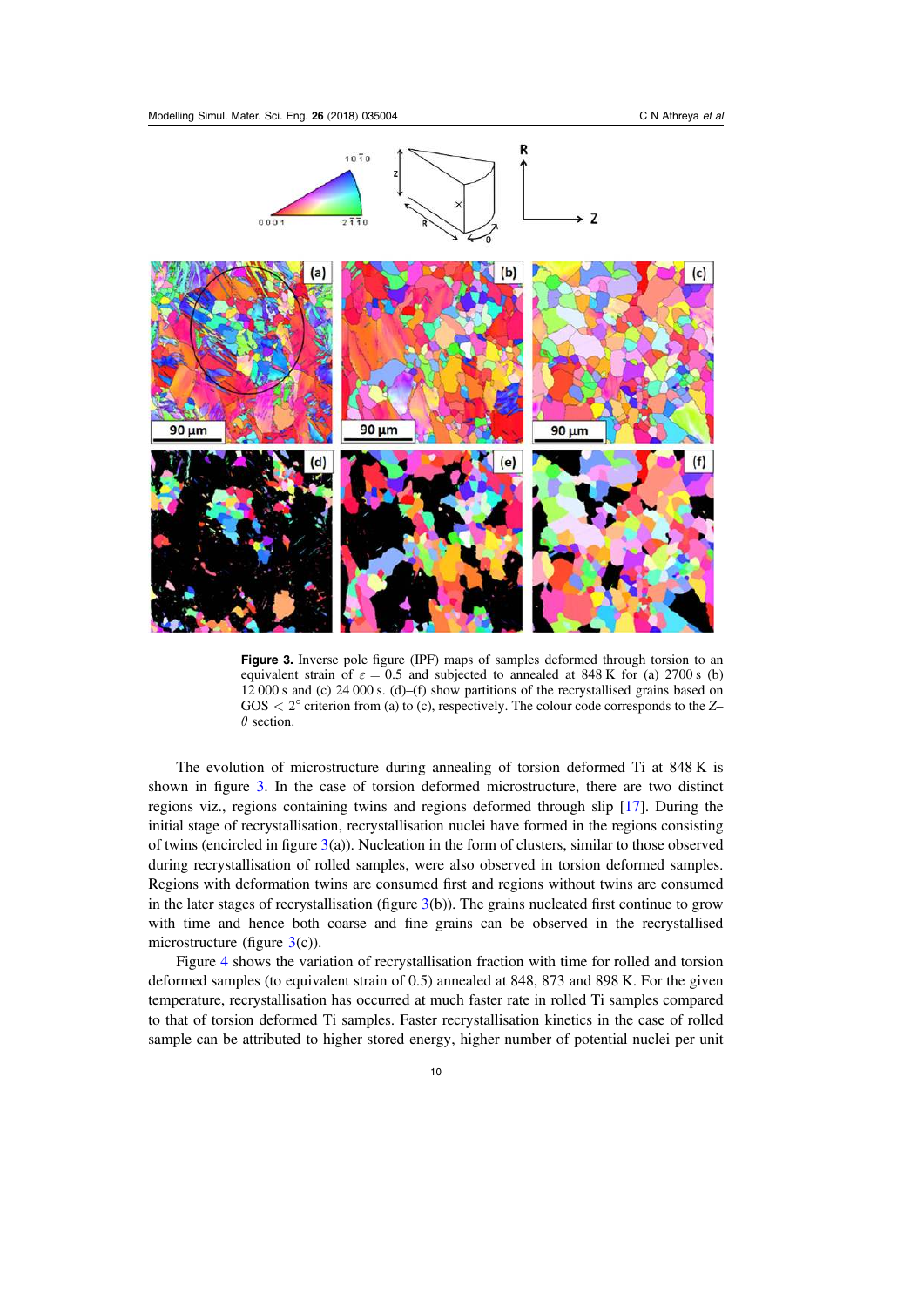

Figure 4. Recrystallisation kinetics of Ti samples deformed to equivalent strain of  $\varepsilon = 0.5$  through rolling and torsion and subjected to annealing treatment at 848, 873 and 898 K.

area and higher fraction of high angle grain boundary density than torsion deformed sample [17].

The stored energies  $(E_{st})$  were evaluated from the KAM obtained from EBSD through the expression [40]

$$
E_{\rm st} = \frac{\lambda \theta G b}{d},\tag{13}
$$

where  $\lambda$  is a constant which depends on the geometry of dislocation arrangements and is taken to be 3,  $\theta$  is the average KAM in radians, the shear modulus  $G = 44$  GPa and the Burger's vector  $b = 0.412$  and  $0.472$  nm for rolled and torsion deformed sample respectively (average *b* from [17]), step size *d* is 300 nm. KAM value is step size dependent and hence a constant step size of 300 nm is used for all the measurements. The deformed microstructures consist of subgrains with their size typically less than a micrometre. In order to capture the contribution from misorientation due to subgrain boundary to stored energy, very fine step size scans of the order 50 nm or less is required. When the scans are run with coarser step size, contributions from the subgrain boundaries are excluded. The KAM of deformed sample decreases with increase in step size and hence it underestimates the stored energy. To capture statistically significant area with fine step sizes (50 nm or lower) requires very large time duration, hence a compromised step size of 300 nm was employed in the present study. For detailed analysis of different methods for estimation of stored energy of deformation from EBSD data and issues related to stored energy measurement from EBSD data, and for the dependence of KAM and stored energy on step size, the reader can refer to [41]. In the deformed material, both geometrically necessary dislocation (GNDs) and statistically stored dislocations (SSDs) contribute to the overall stored energy. Due to limitations pertaining to the angular resolution of EBSD technique, KAM based stored energy estimation accounts for contribution from GNDs alone. Based on  $GOS > 2^\circ$  criterion, deformed regions in partially recrystallised microstructures were partitioned and the stored energy was estimated from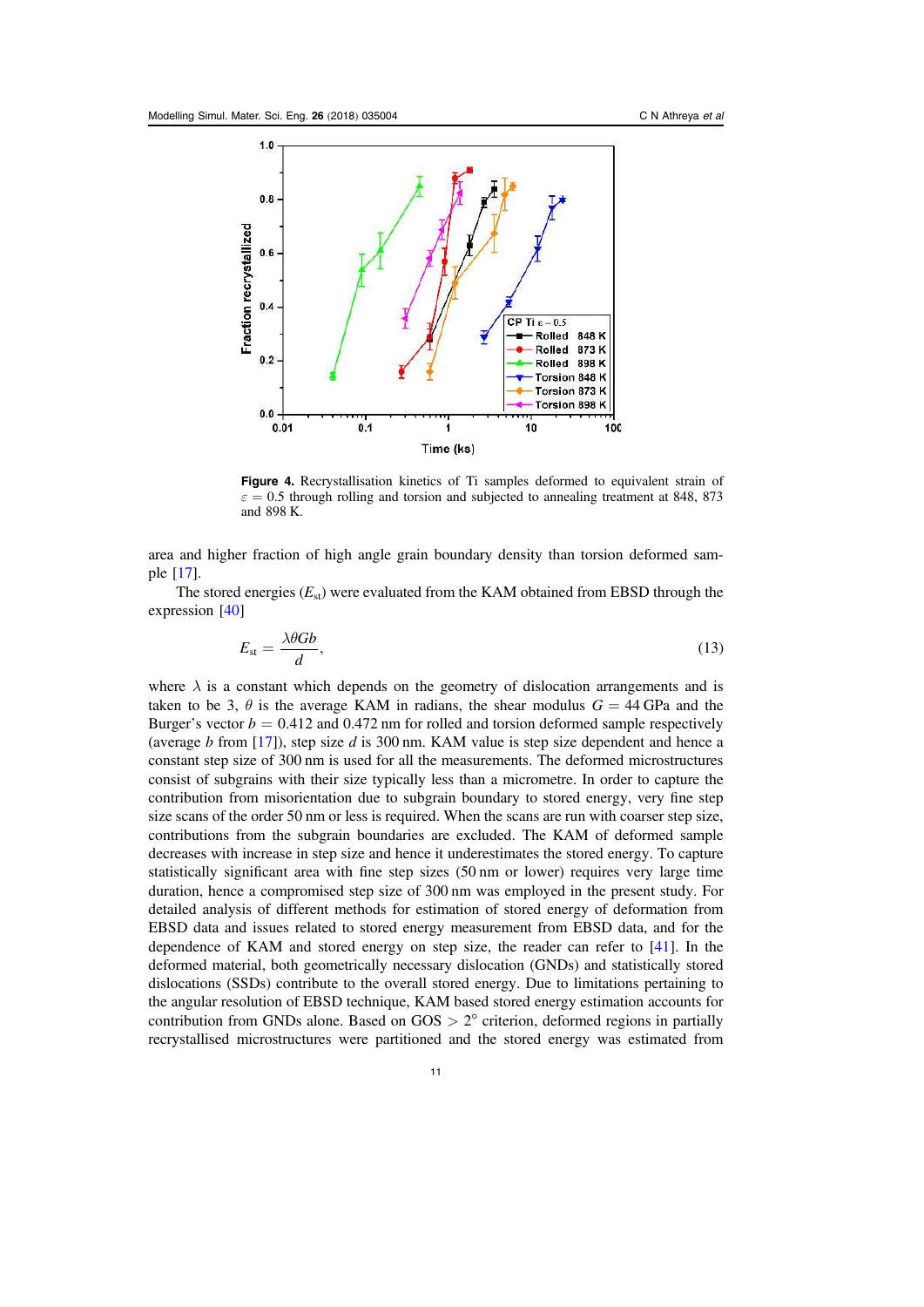

Figure 5. Decay of stored energy with time during annealing of rolled and torsion tested samples deformed to equivalent strains of 0.5 at 848, 873 and 898 K. The curves are fitted to exponential expression of the form  $E_{\text{st}}(t) = E_0 + E_1 \exp(-\vartheta t)$ .

Table 2. Fitting parameters for the evolution of stored energy for Ti samples annealed at 848, 873 and 898 K.

| Deformation<br>mode         | Temperature (K) $E_0$ (MJ m <sup>-3</sup> ) $E_1$ (MJ m <sup>-3</sup> ) |       |       | $\vartheta$ (s <sup>-1</sup> ) | Goodness of fit<br>$R^2$ |
|-----------------------------|-------------------------------------------------------------------------|-------|-------|--------------------------------|--------------------------|
| Rolling $\varepsilon = 0.5$ | 848                                                                     | 0.975 | 1.441 | $-0.00073$                     | 0.99                     |
|                             | 873                                                                     | 0.915 | 1.429 | $-0.00179$                     | 0.87                     |
|                             | 898                                                                     | 1.160 | 1.235 | $-0.0118$                      | 0.97                     |
| Torsion $\varepsilon = 0.5$ | 848                                                                     | 1.193 | 0.846 | $-0.00031$                     | 0.99                     |
|                             | 873                                                                     | 1.285 | 0.788 | $-0.001$                       | 0.93                     |
|                             | 898                                                                     | 1.235 | 0.805 | $-0.00282$                     | 0.98                     |

KAM of the deformed regions during the progress of recrystallisation. From this data, it is possible to estimate decay in stored energy in the deformed regions with time. Figure 5 shows the variation of average stored energy with time in the deformed regions for the rolled and torsion deformed Ti samples subjected to annealing at 848, 873 and 898 K. The data were fit to the expression of the form  $E_{st}(t) = E_0 + E_1 \exp(-\theta t)$  for each condition. The fitting parameters are presented in table 2.

The expression for the stored energy decay as a function of time are then substituted into equation (12) and solved numerically using finite difference method. The mobility coefficient is chosen such that the grain radius as a function of time matches the experimental data of average grain radius of recrystallised region corresponding to ∼70% recrystallisation fraction (figure  $6(a)$ ). The values of the mobility *M* from these calculations are presented in table 3. The match between the solution of the mean field equation and the experimental recrystallisation kinetics are shown in figure  $6(b)$ . Since the mean field model considers only the pre-impingement situation, the fits are shown up to ∼70% recrystallisation fraction. It can be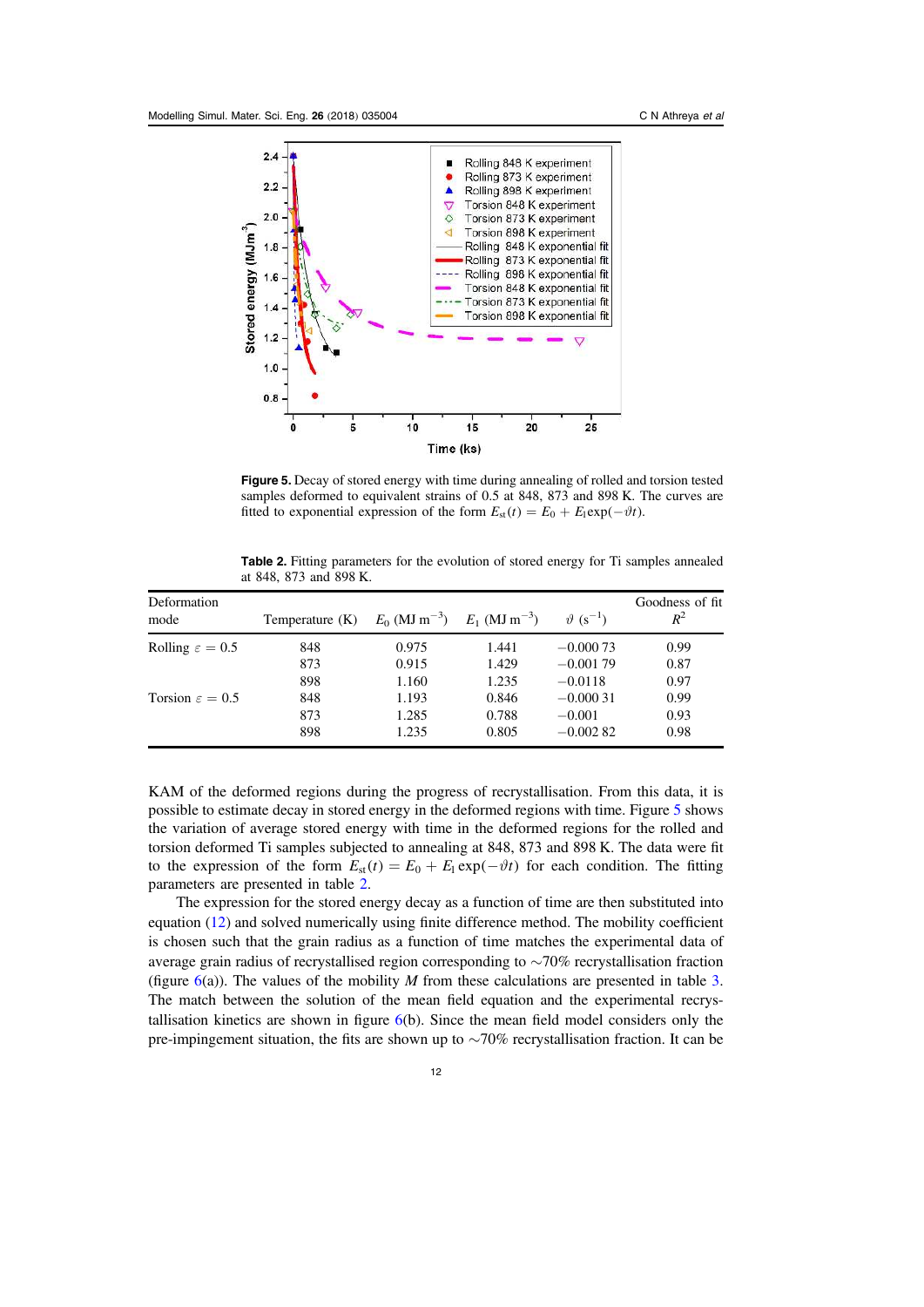

Figure 6. Mean field model fits of the grain growth based on (a) grain radius and (b) recrystallisation fraction for Ti samples annealed at 848 K.

Table 3. Mobility values calculated from the mean field model in rolled and torsion tested Ti samples subjected to an equivalent strain of 0.5.

|            | Mobility $M \times 10^{-15}$ (m <sup>4</sup> J <sup>-1</sup> s <sup>-1</sup> ) |      |  |
|------------|--------------------------------------------------------------------------------|------|--|
|            | Temperature (K) Rolling $\varepsilon = 0.5$ Torsion $\varepsilon = 0.5$        |      |  |
|            | 3.29                                                                           | 0.68 |  |
| 848<br>873 | 5.4                                                                            | 2.23 |  |
| 898        | 25.5                                                                           | 9.15 |  |

seen that the match between the mean field model and the experiments is not particularly good and this could be attributed to several assumptions of idealised behaviour.

As mentioned above, the mean field model predicts growth behaviour only up to impingement. However, it is important to analyse and describe the entire recrystallisation process. In the present study, we use phase field simulations to describe entire recrystallisation process. To simulate microstructure evolution, nuclei identified based on GOS criterion from the experiments are used as input into the phase field model. To simulate microstructure and texture development during annealing, nuclei data from a relatively large area  $500 \times 500 \ \mu m^2$  with fine step size ( $\leq 50 \text{ nm}$ ) is required and this is extremely time consuming. To get statistically significant data in reasonable time a larger step size is necessary. We have scanned large areas (500  $\times$  500  $\mu$ m<sup>2</sup>) using 300 nm step size. However, in scans of deformed samples run with 300 nm step size, it is not possible to identify and partition potential nuclei as majority of the nuclei are in the range of 100–200 nm in size. Deformed samples were therefore annealed for short duration. In case of rolling, sample annealed at 848 K for 600 s and in the case of torsion deformation, sample annealed at 848 K for 2700 s was used as input data for phase field simulation at other temperatures as well. Nuclei identified based on GOS < 2° were input to the phase field model to simulate microstructure and texture evolution during recrystallisation. The average orientation for each of the partitioned nuclei was determined and a single orientation was assigned for each nuclei. This was done for two reasons: (i) it is reasonable to assign average orientation to each nuclei since the orientation gradients are not significant, (ii) to update orientation during the growth of a nucleus in each time step of simulation, a single orientation value is needed. However, the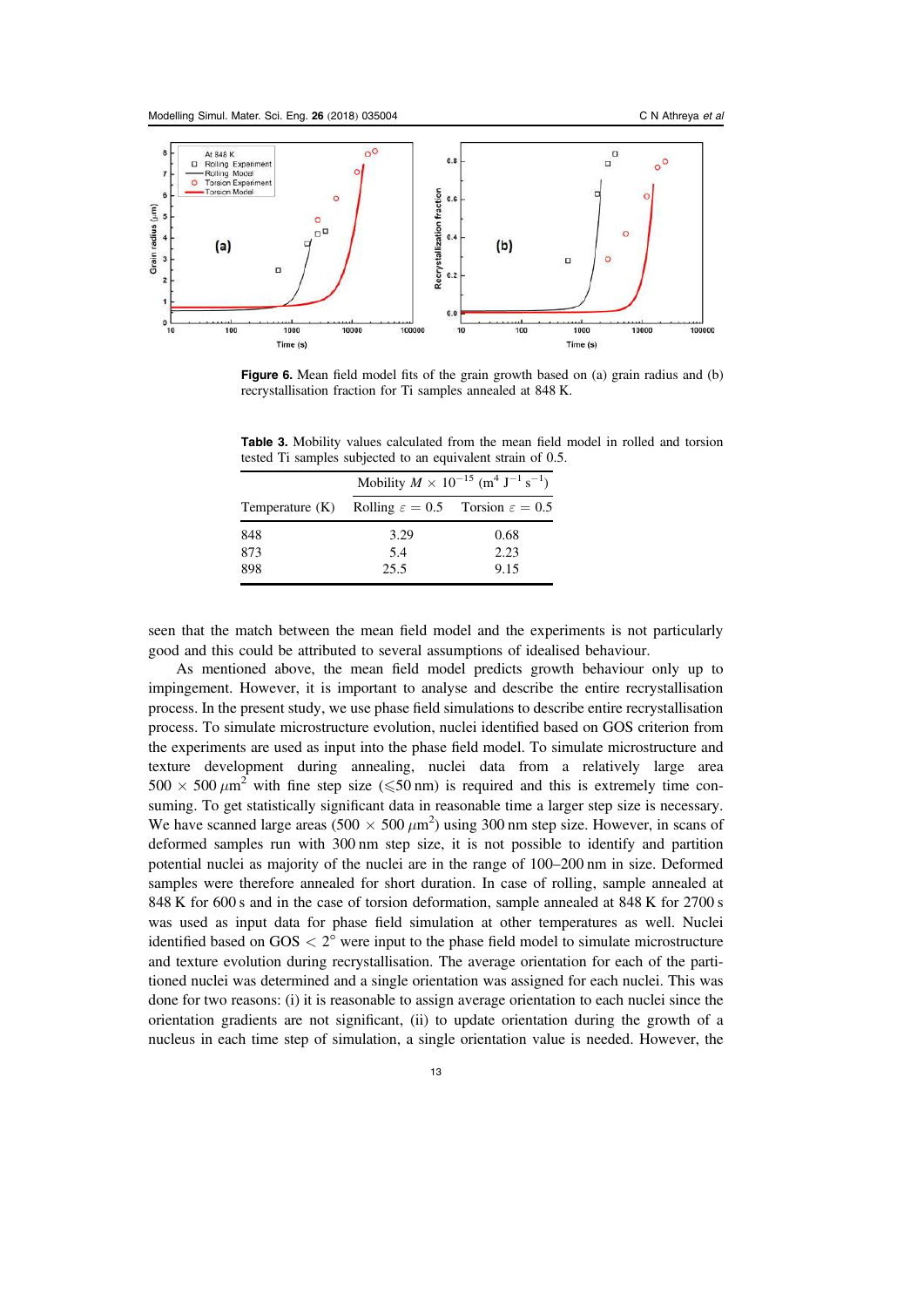orientations of the deformed regions were not averaged. This was done in order to consider the heterogeneity in the stored energy.

Each identified nuclei was assigned a unique grain identification number and an order parameter  $\eta_i$ . The parameter  $\alpha$  can be related to the stored energy by comparing equations (6) and (10)

$$
\alpha = \frac{1}{2} - \frac{6E_{\rm st}}{\mu}.\tag{14}
$$

In the present work, the KAM distribution from experiment is taken as an input to the phase field model, therefore we use stored energy obtained from equation (13) and take  $\alpha = 0.5 - \theta/12$  in the phase field simulations [8]. Typically, deformed regions in the microstructure are characterised by high KAM values, whereas KAM within strain free nucleus identified based on GOS criterion will have lower values and is taken as zero in the present study. During the simulation, KAM is updated at every time step by assigning value of zero to the newly grown regions in the microstructure.

In addition to the KAM data, the grain identification data from the EBSD scans are used as inputs to the phase field model. The mobilities calculated from the mean field model is another constitutive input to the model. 2D simulations were performed for both rolled and torsion deformed samples annealed at 848, 873 and 898 K. For each case, two sets simulations with domain size of 800 × 800 grid points and with a grid spacing of  $\Delta x = \Delta y = 1$ , assuming derivative boundary conditions. The simulation parameter used in the model are  $\kappa = 2$ ,  $\mu = 1$ ,  $L = 2$ ,  $\lambda = 1$ . The time step of the phase field model is scaled using the experimental recrystallised data from the case of rolled  $\varepsilon = 0.5$  sample annealed at 898 K. The scaled time step value  $\Delta t = 0.125$  is used for the simulations of all the other conditions. Finally, the factor  $\beta$  defined by equation (7) depends on the thickness of the diffuse interface through  $\kappa$ , which is maintained constant throughout the domain by considering  $\kappa/\Delta f$  to be constant [22]. Under these conditions, the width of each grain boundary is approximately 8 grid points.

The governing equation (5) with these simulation parameters is solved using a finite difference method. Further, we employed the APT algorithm [24] to enable the model to include large number of order parameters without increasing the computational cost. The APT algorithm is based on the idea that only the non-zero order parameters contribute to the evolution of the microstructure through the migration of interfaces. At each grid point, a set of ordered pairs contains the list of active order parameters whose magnitude is more than a small threshold value. In order to account for the possibility of a grain entering or leaving a computational point from neighbouring points active order parameters considering two levels of nearest neighbours are also added to the list. The order parameters from this list and their values are alone stored in the memory instead of storing all the order parameters. This significantly reduces the computational cost and time.

The microstructure obtained from the phase field simulations during annealing at 848 K of the rolled and torsion tested Ti samples are shown in figure 7. It can be seen that the phase field simulations captured the evolution of microstructure well (figures 2 and 3). The recrystallisation kinetics obtained from experiments and phase field simulations match to good accord (figure 8). The grain size distributions of the recrystallised grains (experimental and simulations) obtained from the partitioned microstructures (based on  $GOS < 2^{\circ}$  criterion) are shown in figure 9. Figures 9(a) and (b) show the experimental grain size distributions for the rolled and torsion tested samples. Figures  $9(c)$  and (d) show the corresponding phase field simulation results. The results from phase field simulations peak agree reasonably well with the experimental results. The serrated shape observed in the grain size distribution obtained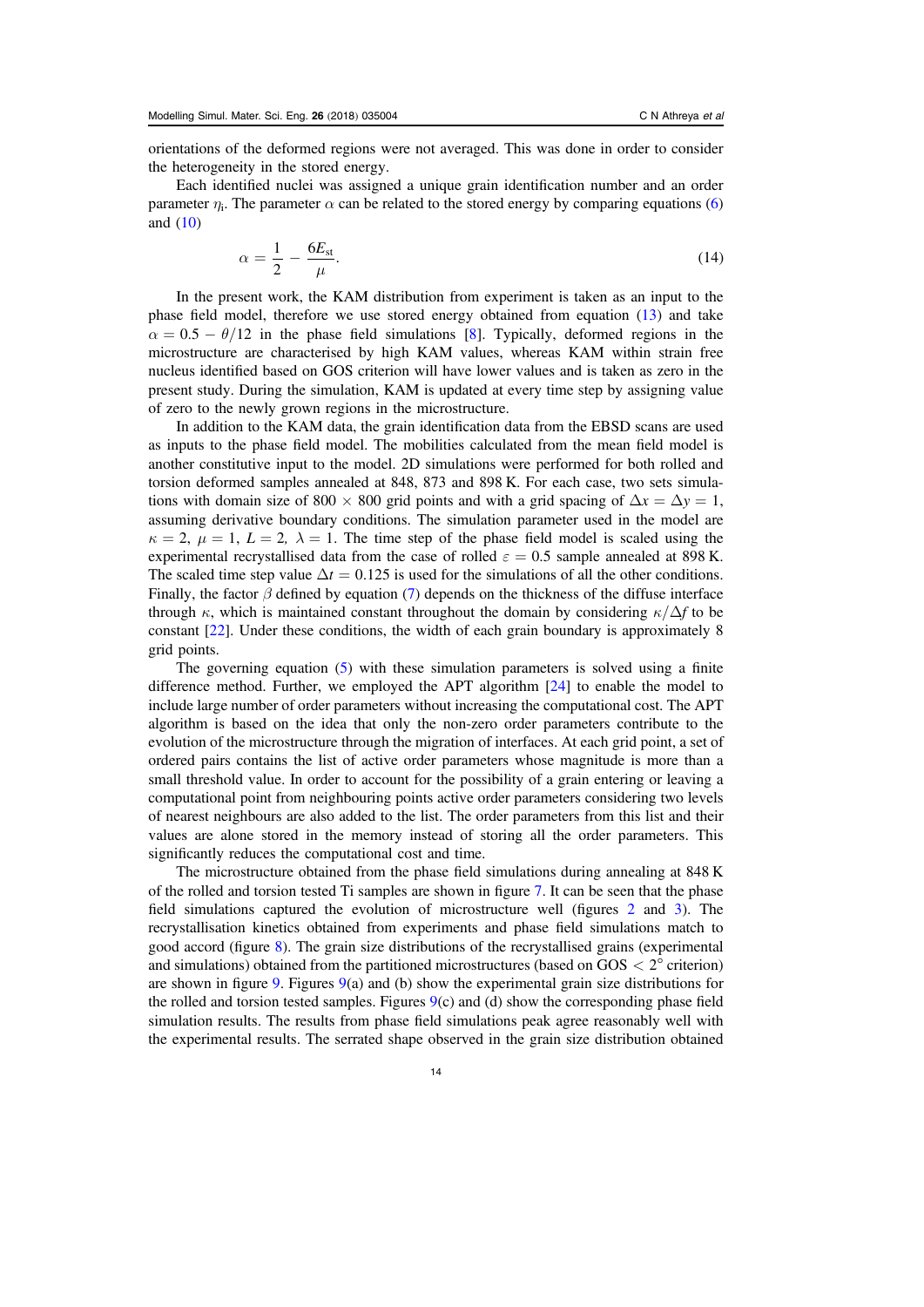

Figure 7. Phase field simulations of recrystallisation of rolled samples subjected to equivalent strain of  $\varepsilon = 0.5$  during annealing at 848 K for (a) 600 s (input from experiment), (b) 1800 s, (c) 2700 s, and (d) 3600 s. Simulations of recrystallisation of torsion samples subjected to equivalent strain of  $\varepsilon = 0.5$  during annealing at 848 K for (e) 2700 s (input from experiment), (f) 5400 s (g) 12 000 s and (h) 24 000 s. For rolling and torsion sample reference frame and colour code refer to figures 2 and 3, respectively.

from simulation is due to limited statistics as compared to experimental data. The average grain diameters after completion of recrystallisation of rolled and torsion deformed sample obtained from experiment and simulation are given in table 4. For a given equivalent strain of 0.5, recrystallisation of samples deformed through rolling has resulted in finer grain size as compared to torsion deformed sample. The finer grain size in the case of recrystallisation of rolled sample can be attributed to higher nuclei density, twin density and high angle grain boundary density than torsion deformed sample. Twin and high angle grain boundaries act as sites for recrystallisation nucleation. Twinning leads to grain subdivision and change in crystallographic orientation. The twin boundaries act as obstacles to deformation by slip and this results in accumulation of strain within twinned regions leading to increase in deformation heterogeneity [16]. As compared to the experimental results, the phase field simulations results overestimate the average grain size by a factor of  $\sim$ 2. This is possibly due to the fact that mean field grain boundary mobility is used as constitutive input to the phase field model and the anisotropy in grain boundary mobility is not considered.

The activation energy *Q* of recrystallisation from experimental data is estimated from the expression

$$
Q = RT\ln(Ct_{0.5}),\tag{15}
$$

where *R* is the universal gas constant taken as 8.314 J mol<sup>-1</sup> K<sup>-1</sup>, *T* is the absolute temperature, *C* is a constant and  $t_{0.5}$  is the time taken for 50% recrystallisation. Plot of ln ( $t_{0.5}$ ) with  $1000/T$  is shown in figure 10(a). The slope of the best fit lines give the activation energies for the rolled and torsion tested samples. The activation energies obtained from these plots are given in table 4. The activation energy of GB migration is calculated from Arrhenius type relation for the variation of the mobility  $M$  with  $1/T$  by the relation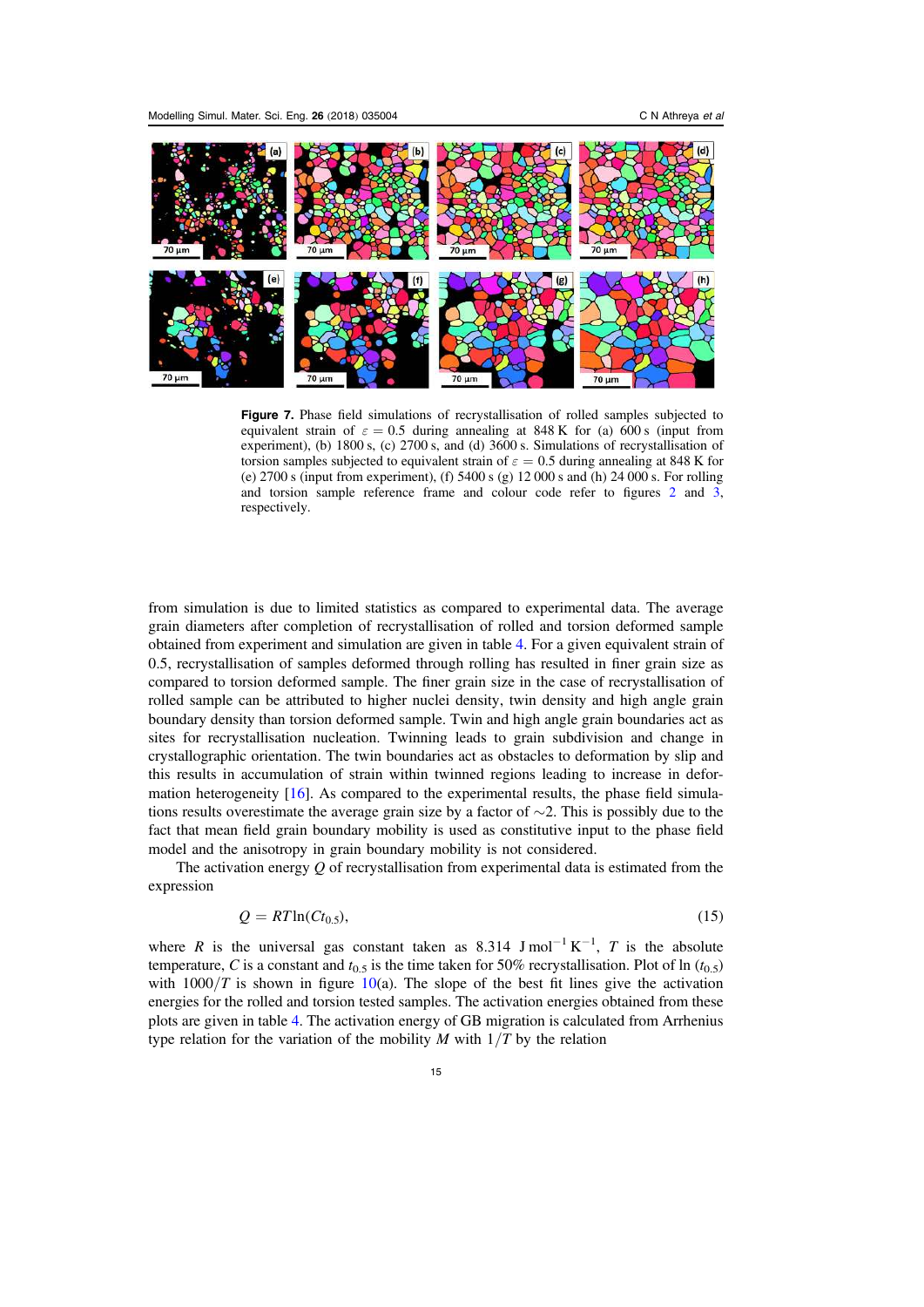

Figure 8. Comparison of experimental and phase field simulation results of recrystallisation fraction versus time during annealing at (a) 848 K (b) 873 K and (c) 898 K of rolled and torsion samples deformed to equivalent strain of  $\varepsilon = 0.5$ .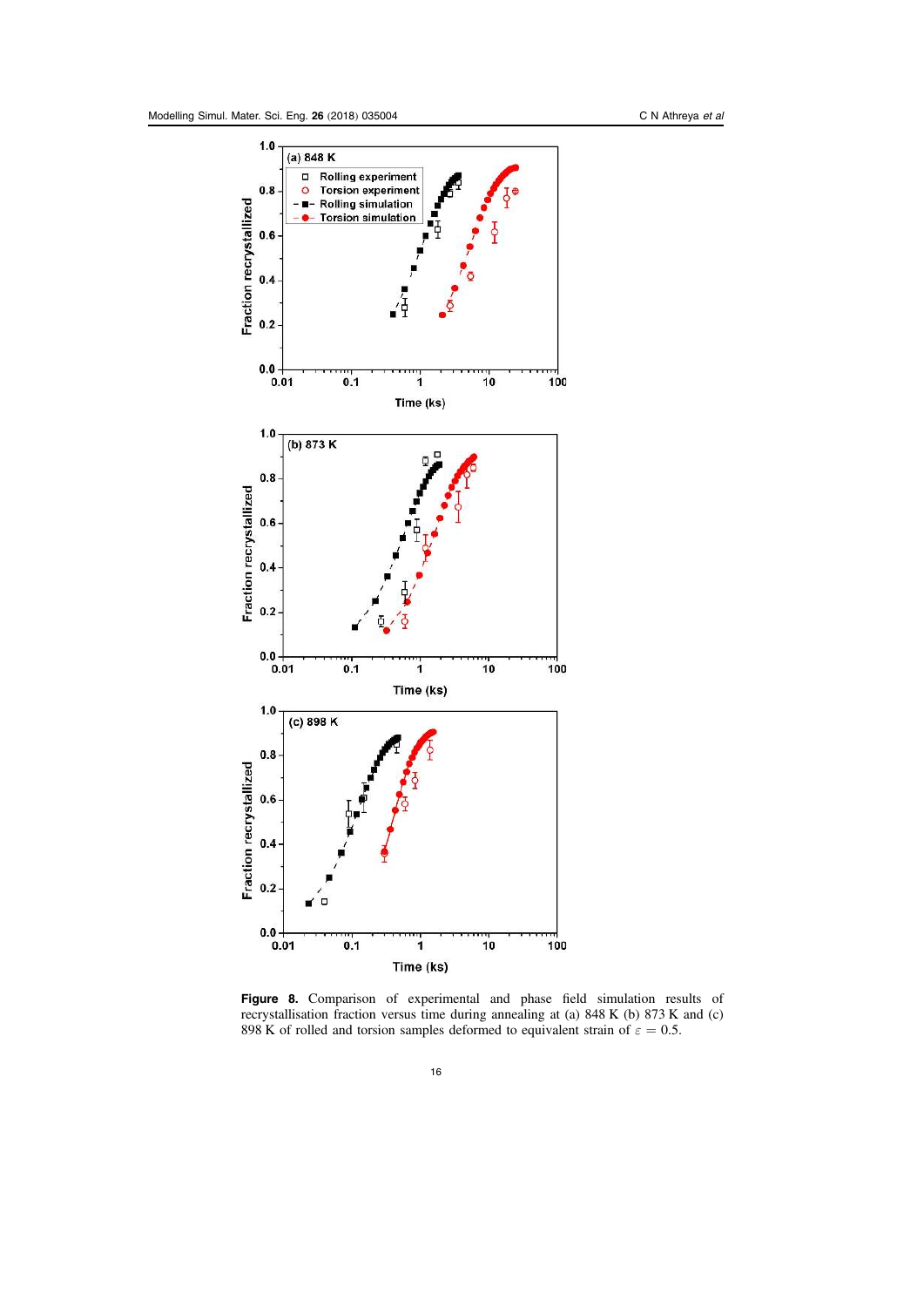

Figure 9. Experimental grain size distribution for Ti samples deformed to equivalent strain of 0.5 following annealed at 848 K for (a) rolling and (b) torsion. Grain size distribution from phase field simulations for (c) condition corresponding to (a) and (d) condition corresponding to (b), respectively.

Table 4. Recrystallisation time and average grain diameter of rolled and torsion tested samples following annealing at 848 K obtained from experiments and phase field simulations.

| Deformation mode                | Time $(s)$ | Grain diameter $(\mu m)$ | Grain diameter $(\mu m)$ |
|---------------------------------|------------|--------------------------|--------------------------|
| (equivalent strain)             |            | (experiment)             | (simulation)             |
| Rolling ( $\varepsilon = 0.5$ ) | 3600       | 5.7                      | 9.2                      |
| Torsion ( $\varepsilon = 0.5$ ) | 24 000     | 11.2.                    | 15.1                     |

$$
M = M_o \exp\left(\frac{-Q}{RT}\right). \tag{16}
$$

The activation energies of grain boundary migration obtained from the slope of the plot of *M* with  $1/T$  (shown in figure 10(b)). The activation energies obtained from experimental recrystallisation kinetics and mobility calculation are in good agreement (table 5). This indicates that the mean field model captured the kinetics of recrystallisation to good accord.

Figures 11(a)–(c) show the (0002) pole figures of samples rolled to strain of 0.5, partitioned potential nuclei present in the as rolled microstructure and following annealing at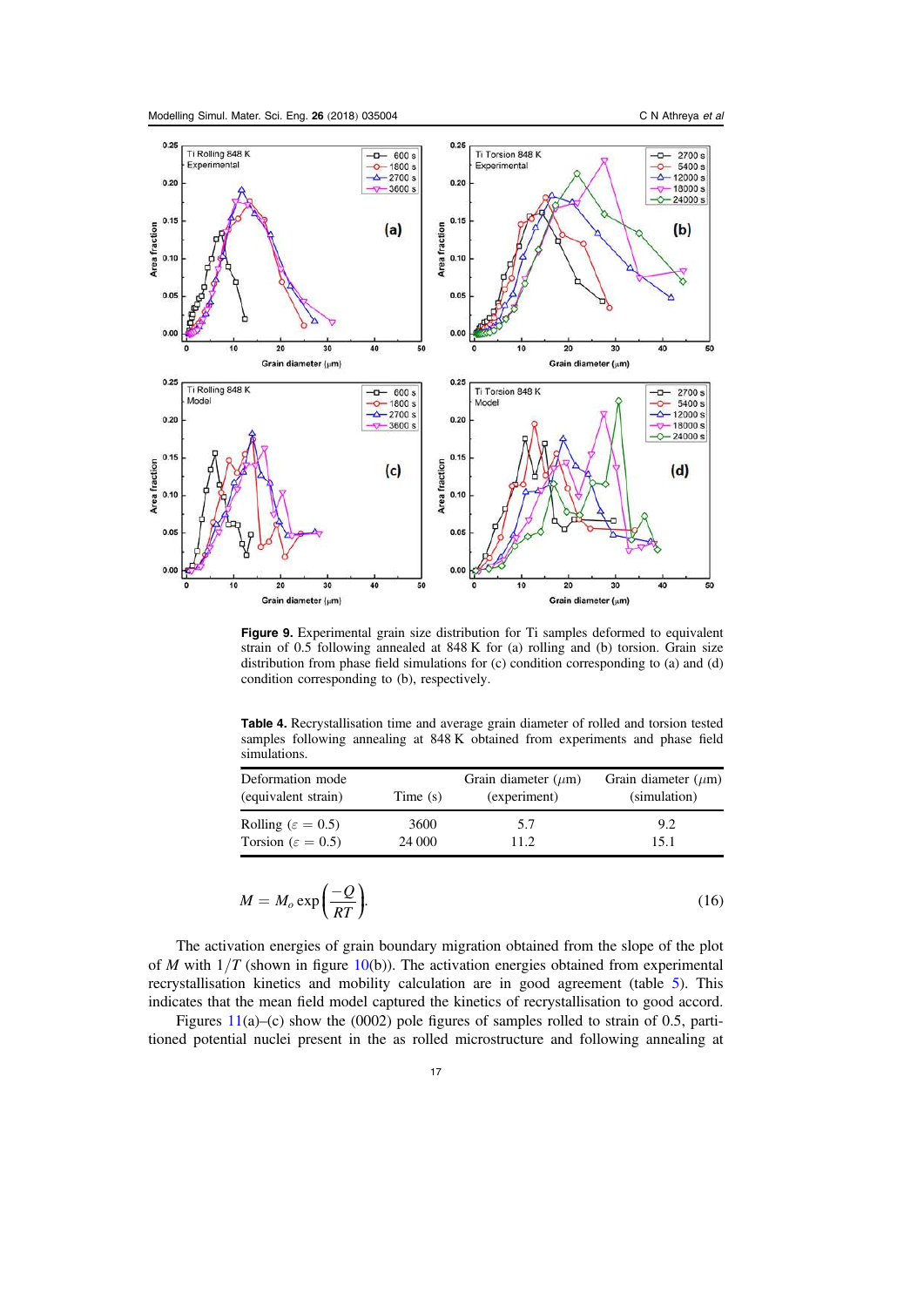

Figure 10. Plots of (a) time for 50% recrystallisation and (b) dependence of mobility with  $1000/T$ . The slopes of best fit lines give the activation energy.



Figure 11. (0002) pole figure of (a) Ti sample deformed to equivalent strain of 0.5 through rolling, (b) orientation of potential nuclei identified based on  $GOS < 2^\circ$  in rolled sample deformed to equivalent strain of 0.5 and (c) after annealing at 848 K for 3600 s. (d) Sample annealed at 848 K for 600 s which is used as input data for phase field simulation and (e) texture obtained from phase field simulation at 848 K corresponding to 3600 s.

Table 5. Activation energies *Q* for two deformation modes obtained from experiments and mean field model.

|                                      |     | Rolling $\varepsilon = 0.5$ Torsion $\varepsilon = 0.5$ |
|--------------------------------------|-----|---------------------------------------------------------|
| Experiment Q (kJ mol <sup>-1</sup> ) | 335 | 356                                                     |
| Model $Q$ (kJ mol <sup>-1</sup> )    | 258 | 329                                                     |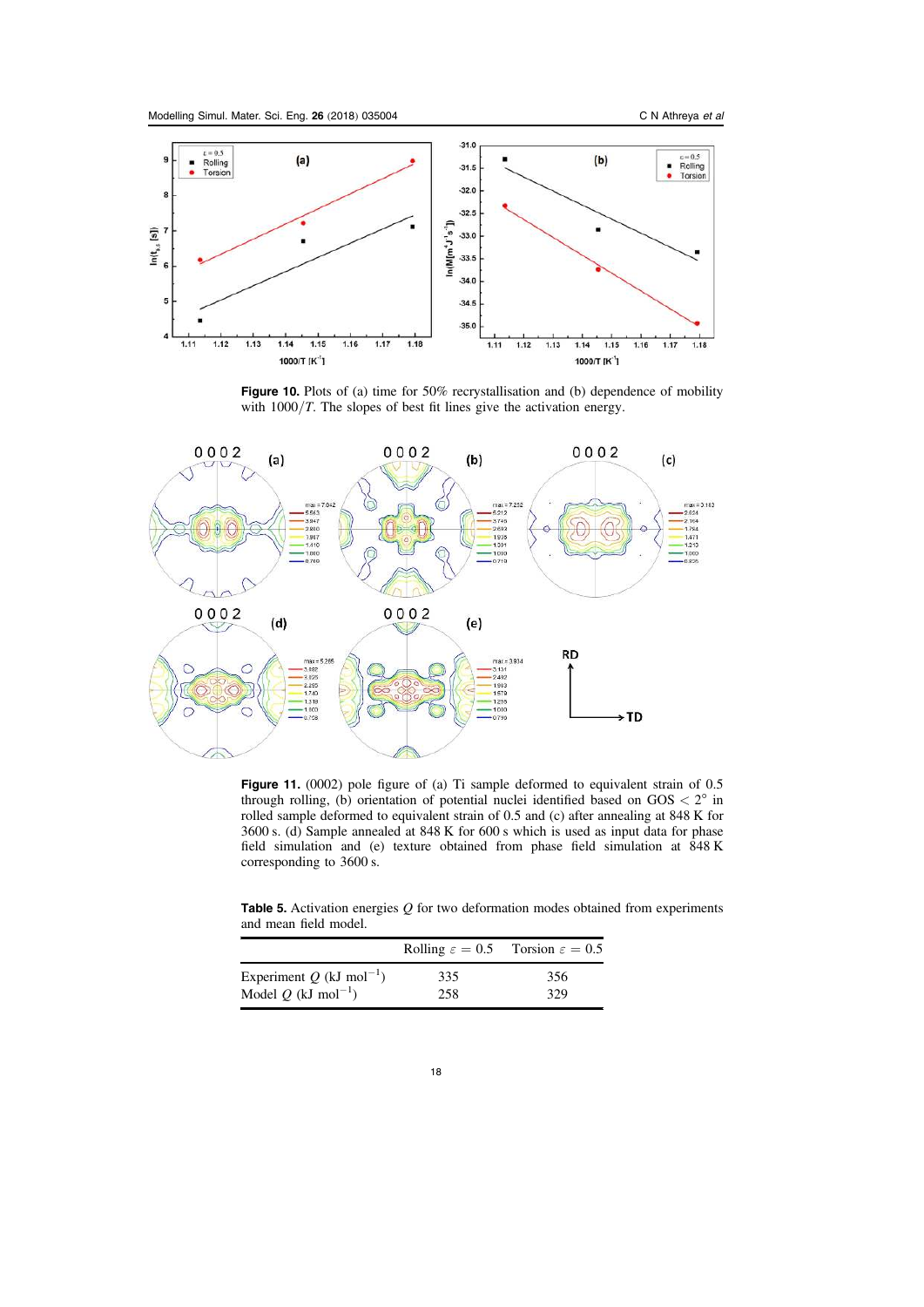| Component             | $(\phi_1, \varphi, \phi_2)^\circ$             | Description                                                                                                      |
|-----------------------|-----------------------------------------------|------------------------------------------------------------------------------------------------------------------|
| B fibre               | $(0, 90, 0 - 60)$                             | Basal plane    shear plane                                                                                       |
| P fibre               | $(0, 0-90, 30)$                               | $\langle a \rangle$    shear direction                                                                           |
| Y fibre               | $(0, 30, 0 - 60)$                             | c-axis rotated towards shear plane by $30^{\circ}$                                                               |
| $C_1$ and $C_1$ fibre | $(60, 90, 0 - 60)$ and<br>$(120, 90, 0 - 60)$ | $c$ -axis is first rotated 90 $\degree$ in shear direction<br>and then $\pm 30^{\circ}$ in shear plane direction |

Table 6. Ideal deformation texture components for torsion in HCP materials.

848 K for 3600 s, respectively. In the rolled sample, split basal texture with basal plane rotated towards TD is observed. Split basal texture with 0002 pole making  $\pm 30^{\circ}$  from ND towards TD is formed in HCP metals with  $c/a < 1.633$  subjected to rolling [42–45]. During rolling of Ti, deformation occurs through slip up to around 10% reduction, followed by twinning up to 35%–40% reduction and finally by slip on further reduction. The formation of split basal texture is attributed to the formation of primary compressive twins followed by secondary tensile twins during the process of rolling. Strong split basal texture with other texture components are present in the potential nuclei obtained by partitioning using  $GOS < 2^{\circ}$  criterion (figure 1(c)). It may be noted that this data is from small area scan of 5000  $\mu$ m<sup>2</sup> run with step size 50 nm. Very limited changes have occurred in texture following recrystallisation and the rolling (split basal) texture is retained though texture strength has slightly weakened (figure 11(c)). The presence of split basal texture after recrystallisation of rolled sample indicates the preferred growth of the nuclei present in the deformed state during the recrystallisation. Occurrence of subgrain coalescence mechanism and its growth was shown to result in the retention of deformation texture component at the end of recrystallisation [46]. No significant change in texture is observed after recrystallisation and this could be due to the growth of identified potential nuclei having similar orientation as that of deformed grains. Wagner *et al* [42] have reported similar observations i.e., presence of split basal texture after recrystallisation of low alloyed Ti sheets rolled to 80% reduction. For the position of ideal shear texture component in HCP metals in a 0002 pole figure reader can refer to the work of Beausir *et al* [47]. The ideal components are listed in table 6. In all pole figures, the projection plane is the plane with normal  $R$  (the radial axis), the shear direction is horizontal ( $\theta$  axis) towards the right and the axial direction (*Z*) is vertical. The pole figure of Ti sample through torsion to an equivalent strain of 0.5, partitioned potential nuclei present in the torsion deformed microstructure and for sample annealed at 848 K for 24 000 s is shown in figures  $12(a)$ –(c), respectively. In sample deformed to equivalent strain of 0.5, strong B fibre is observed. The B fibre is 45° rotated about radial direction. B fibre is the stable end orientation in torsion deformed HCP metals [48]. Along with this, the deformed samples also consists of P, Y,  $C_1$  and  $C_2$  fibre components. The presence of  $C_1$  fibre indicates the deformation activity by pyramidal  $\langle c + a \rangle$  slip [47]. The texture of recrystallised sample is the similar to that of deformed sample. This is due to the growth of existing identified potential nuclei (figure 12(b)).

Texture evolution during recrystallisation for both rolled and torsion deformed samples was simulated using the phase field model. To simulate recrystallisation texture evolution, orientation changes of the strain free grains were tracked during the recrystallisation process for the duration of 3600 s and 24 000 s for rolling and torsion, respectively. The orientation data obtained from the simulations is compared with that of the experimental texture data of recrystallised sample. Figures 11(d) and (e) shows the (0002) pole figure of rolled sample annealed at 848 K for 600 s and pole figure obtained through simulation corresponding to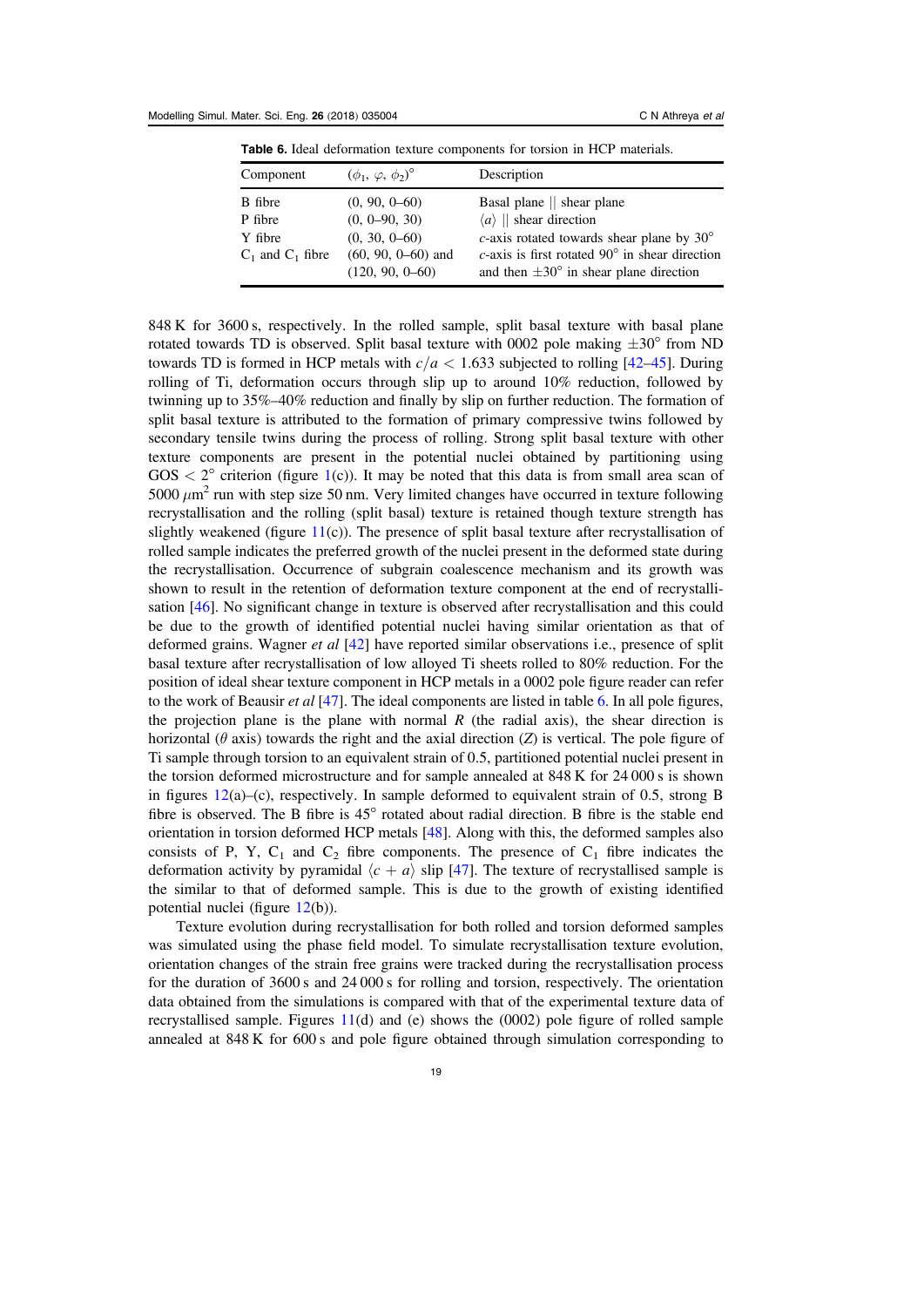

Figure 12. (0002) pole figure of (a) Ti sample deformed to equivalent strain of 0.5 through torsion, (b) orientation of potential nuclei identified based on  $GOS < 2^\circ$  in torsion sample deformed to equivalent strain of 0.5, (c) after annealing at 848 K for 24 000 s. (d) Sample annealed at 848 K for 2700 s which is used as input data for phase field simulation and (e) texture obtained from phase field simulation at 848 K corresponding to 24 000 s.

3600 s, respectively. Even though the simulated recrystallisation texture consists of split basal texture component as observed in the experimental pole figure of recrystallised sample, it also contains other orientations as well.

Figures 12(c) and (d) shows the 0002 pole figure of torsion deformed sample annealed at 848 K for 2700 s and pole figure obtained through simulation corresponding to 24 000 s, respectively. As in the case of rolling, in case of torsion also, the recrystallisation texture predicted through phase field simulations compares well with experiments though few additional texture components are present in simulations. This is attributed to the anisotropy in grain boundary mobility which is not accounted for in the present study. In our simulation, we have used the same mean field grain boundary mobility for every boundary, whereas the grain boundary mobility is anisotropic and misorientation dependent. The stored energy distribution and recovery rate in the deformed microstructure is orientation dependent. The spatial spread of these orientations is non-uniform. The mean field model considers average stored energy and assumes uniform spatial distribution of stored energy. This limits the model's ability to capture anisotropy in boundary mobility. The additional texture components present in the simulations is attributed to the anisotropy in grain boundary mobility, which is not accounted for in the present simulation. The recrystallisation texture mainly depends on the orientation of nuclei and its ability to grow in the deformed matrix. Nucleation process is a localised event and in the present work, the assumption of site saturated nucleation (i.e. all nuclei are present at the deformed matrix and no new nuclei are formed during recrystallisation) is made for simulating microstructure through phase field model. This will also limit the model's ability to capture texture evolution completely. Therefore, there is a need to develop a model that is capable of capturing both fine scale events such as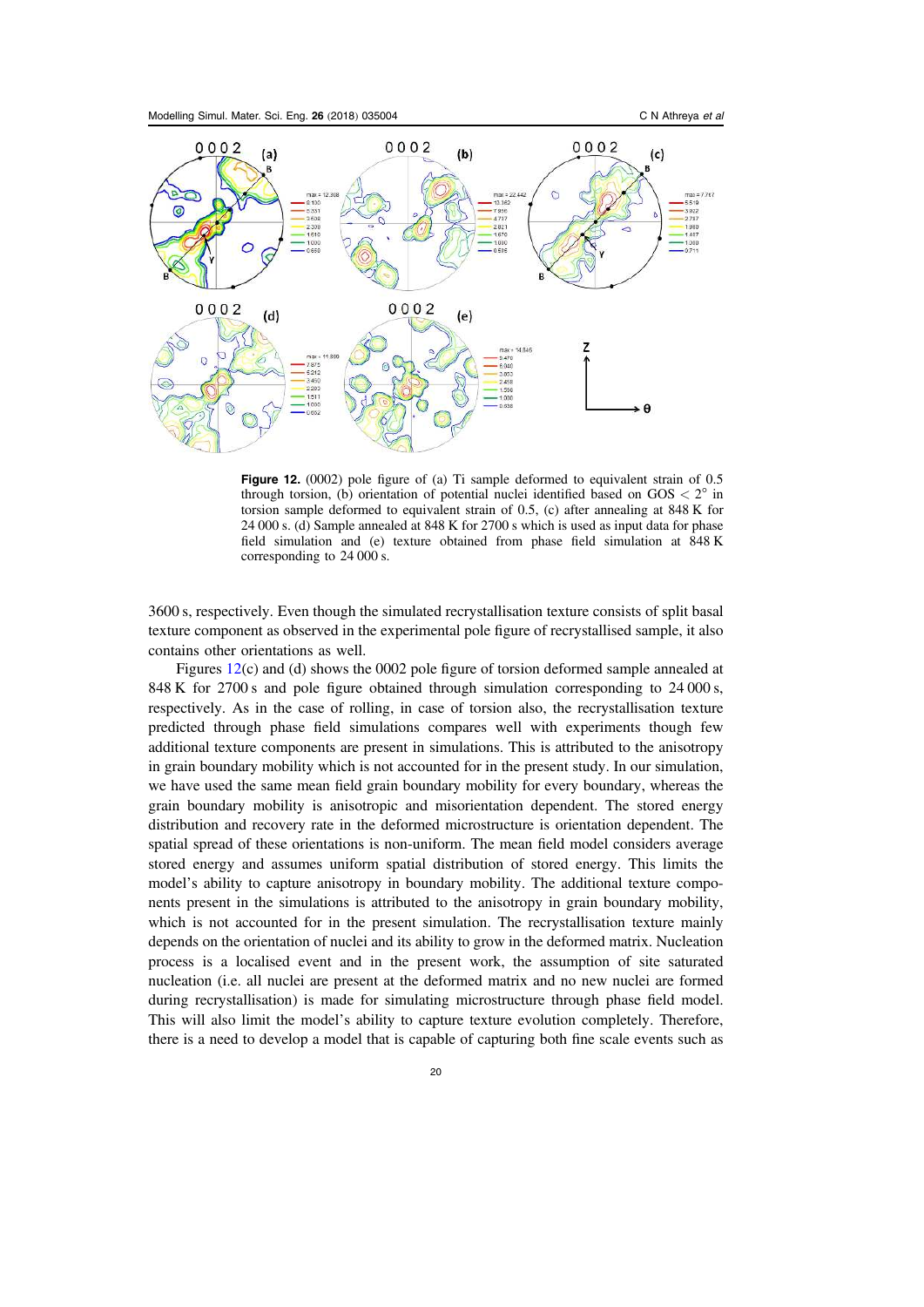nucleation and also operates on a large scale to consider a sufficiently large area to capture microstructure and texture evolution.

#### 6. Conclusions

From the study on the influence of the mode of deformation (torsion and rolling) on recrystallisation behaviour of Ti through experiments and modelling, the following conclusions are obtained:

- (a) Ti samples deformed through rolling recrystallised much faster than torsion deformed samples subjected to equivalent strain of 0.5. This is due to the higher stored energy, nuclei density and high angle grain boundary fraction in the rolled samples
- (b) A phase field model with mean field grain boundary mobility as constitutive input is able to account for the observed differences in recrystallisation kinetics and predict the grain size distribution to good accord.
- (c) The activation energy for grain boundary migration during recrystallisation of rolled and torsion deformed sample in the range of 848–898 K is comparable with activation energy of overall recrystallisation estimated from recrystallisation kinetics. Even though recrystallisation is faster in rolled samples than torsion deformed samples, the activation energy of recrystallisation rolled and torsion deformed samples are comparable.
- (d) No significant change in deformation texture is observed after annealing for both rolled and torsion deformed samples. This is attributed to the growth of pre-existing nuclei present in the deformed matrix.
- (e) The texture components predicted by the simulations and experimental pole figures of recrystallised samples show some differences. This may be due to anisotropy in the grain boundary mobility which is not considered in the phase field simulations.

#### Acknowledgments

CNA, VSS, SV and MV thank the Department of Science and Technology, Government of India for the financial support through a research grant [number SB/S3/ME/0019/2014].

#### ORCID iDs

C N Athreya https://orcid.org/0000-0002-1129-2622

#### References

- [1] Humphreys F J and Hatherly M 2004 *Recrystallization and Related Annealing Phenomena* (Oxford: Elsevier)
- [2] Doherty R D, Hughes D A, Humphreys F J, Jonas J J, Jensen D J, Kassner M E, King W E, McNelley T R, McQueen H J and Rollett A D 1997 Current issues in recrystallization: a review *Mater. Sci. Eng.* A 238 219–74
- [3] Barto R L and Ebert L J 1971 Deformation stress state effects on the recrystallization kinetics of molybdenum *Metall. Trans.* 6 1643–9
- [4] Cowan J R, Higginson R L, Hutchinson W B and Bate P S 1995 Recrystallisation following nonproportional straining in aluminium *Mater. Sci. Technol.* 11 1104–9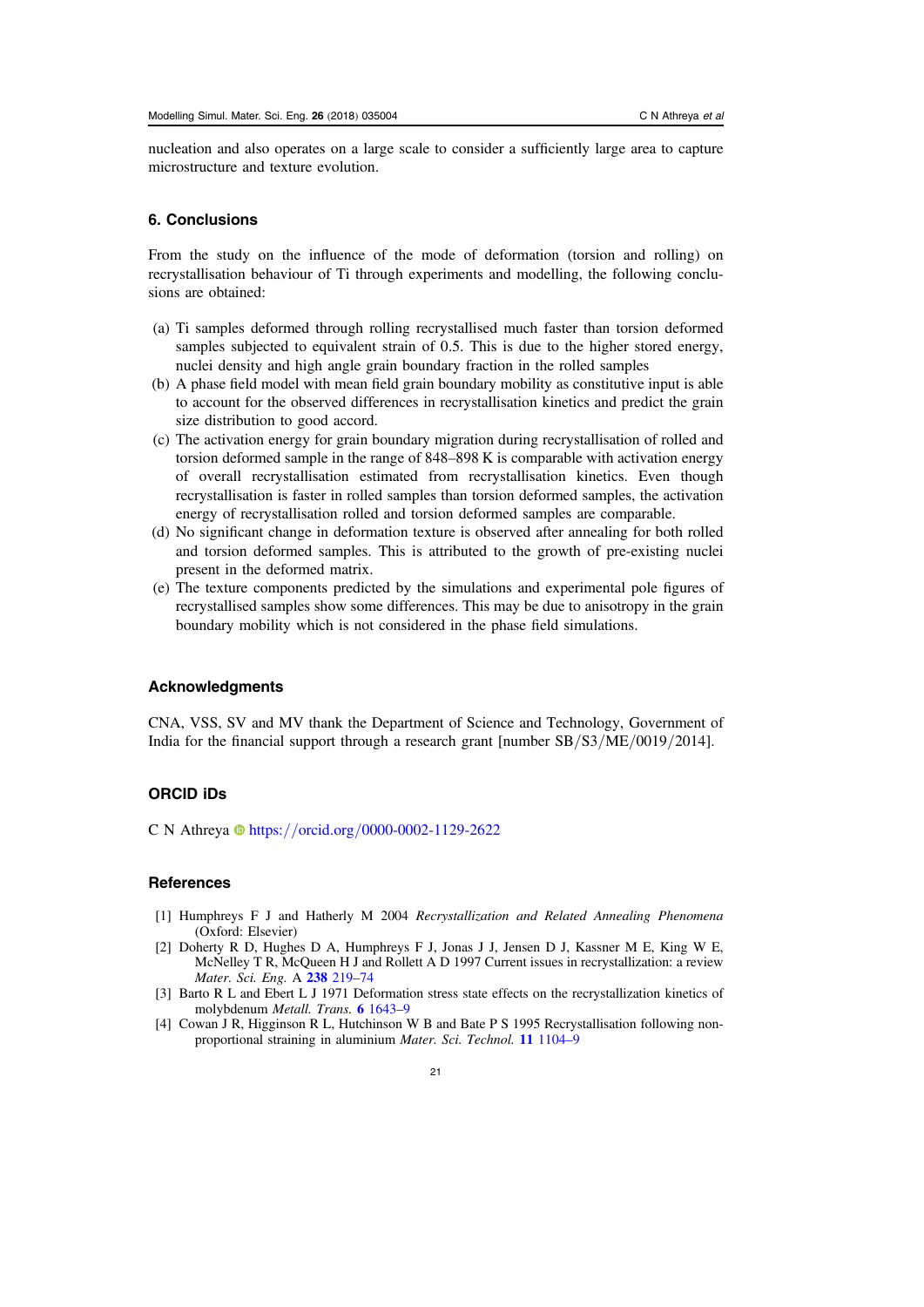- [5] Mishra S K, Tatiparti S S V, Tiwari S M, Raghavan R S, Carsley J E and Li J 2013 Annealing response of AA5182 deformed in plane strain and equibiaxial strain paths *Phil. Mag.* 93 2613–29
- [6] McDonald D T, Bate P S and Hutchinson W B 2005 Effect of strain path change on recrystallisation in copper *Mater. Sci. Technol.* 21 693–700
- [7] Molodova X, Gottstein G, Winning M and Hellmig R J 2007 Thermal stability of ECAP processed pure copper *Mater. Sci. Eng.* A 460–461 204–13
- [8] Athreya C N, Mukilventhan A, Suwas S, Vedantam S and Subramanya Sarma V 2017 Influence of the mode of deformation on recrystallisation kinetics in nickel through experiments, theory and phase field model *Phil. Mag.* 97 3211–28
- [9] Athreya C N, Suwas S and Subramanya Sarma V 2015 Influence of mode of deformation on microstructural heterogeneities in Ni subjected to large strain deformation *Phil. Mag. Lett.* 95 441–9
- [10] Sahoo S K, Sabat R K, Sahni S and Suwas S 2016 Texture and microstructure evolution of commercially pure titanium during hot rolling: role of strain-paths *Mater. Des.* 91 58–71
- [11] Sinha S, Ghosh A and Gurao N P 2016 Effect of initial orientation on the tensile properties of commercially pure titanium *Phil. Mag.* 96 1485–508
- [12] Sahoo S K, Sabat R K, Bishoyi B D, Anjani A G S and Suwas S 2016 Effect of strain-paths on mechanical properties of hot rolled commercially pure titanium *Mater. Lett.* 180 166–9
- [13] Sinha S, Pukenas A, Ghosh A, Singh A, Skrotzki W and Gurao N P 2017 Effect of initial orientation on twinning in commercially pure titanium *Phil. Mag.* 97 775–97
- [14] Won J W, Park C H, Hong S-G and Lee C S 2015 Deformation anisotropy and associated mechanisms in rolling textured high purity titanium *J. Alloys Compd.* 651 245–54
- [15] Salem A A, Kalidindi S R and Doherty R D 2003 Strain hardening of titanium: role of deformation twinning *Acta Mater.* 51 4225–37
- [16] Won J W, Lee T, Hong S-G, Lee Y, Lee J H and Lee C S 2016 Role of deformation twins in static recrystallization kinetics of high-purity alpha titanium *Met. Mater. Int.* 22 1041–8
- [17] Athreya C N, Kapoor G, Gubicza J and Subramanya Sarma V 2017 Influence of mode of plastic straining on the microstructure of Ni and Ti deformed through rolling and torsion *Mater. Charact.* 132 205–14
- [18] Raabe D 2002 Cellular automata in materials science with particular reference to recrystallization simulation *Annu. Rev. Mater. Res.* 32 53–76
- [19] Rollett A D, Srolovitz D J, Doherty R D and Anderson M P 1989 Computer simulation of recrystallization in non-uniformly deformed metals *Acta Metall.* 37 627–39
- [20] Moelans N, Godfrey A, Zhang Y and Juul Jensen D 2013 Phase-field simulation study of the migration of recrystallization boundaries *Phys. Rev.* B 88 1–10
- [21] Moelans N, Zhang Y B, Godfrey A and Juul Jensen D 2015 A phase-field simulation study of irregular grain boundary migration during recrystallization *IOP Conf. Ser.: Mater. Sci. Eng.* 89 12037
- [22] Gentry S P and Thornton K 2015 Simulating recrystallization in titanium using the phase field method *IOP Conf. Ser.: Mater. Sci. Eng.* 89 12024
- [23] Fan D and Chen L-Q 1997 Computer simulation of grain growth using a continuum field model *Acta Mater.* 45 611–22
- [24] Vedantam S and Patnaik B S V 2006 Efficient numerical algorithm for multiphase field simulations *Phys. Rev.* E 73 16703
- [25] Upmanyu M, Srolovitz D J, Shvindlerman L S and Gottstein G 1999 Misorientation dependence of intrinsic grain boundary mobility: simulation and experiment *Acta Mater.* 47 3901–14
- [26] Tonks M R, Zhang Y, Biner S B, Millett P C and Bai X 2013 Guidance to design grain boundary mobility experiments with molecular dynamics and phase-field modeling *Acta Mater.* 61 1373–82
- [27] Zhou J and Mohles V 2011 Towards realistic molecular dynamics simulations of grain boundary mobility *Acta Mater.* 59 5997–6006
- [28] Molodov D A, Swiderski J, Gottstein G, Lojkowski W and Shvindlerman L S 1994 Effect of pressure on grain boundary migration in aluminium bicrystals *Acta Metall. Mater.* 42 3397–407
- [29] Vandermeer R A, Jensen D J and Woldt E 1997 Grain boundary mobility during recrystallization of copper *Metall. Mater. Trans.* A 28 749–54